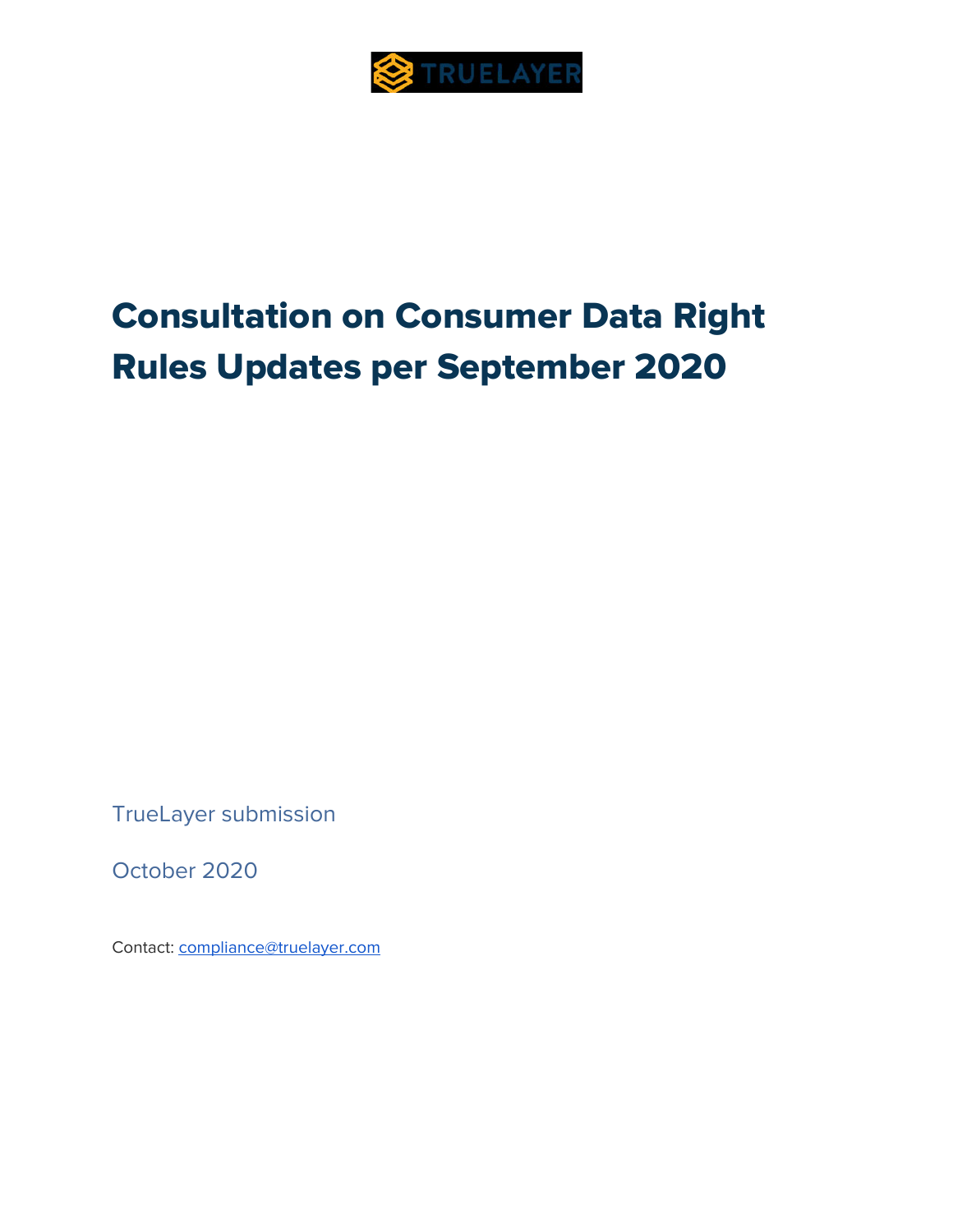

29 October 2020

Attn: Australian Competition and Consumer Commission

### **Subject: TrueLayer Submission - Consultation on Consumer Data Right Rules Updates per September 2020**

Thank you for the opportunity to comment on your proposed changes to the Competition and Consumer (Consumer Data Right) Rules 2020 (CDR Rules).

#### **About TrueLayer**

TrueLayer is a UK-headquartered firm, founded in 2016 and authorised by the UK's Financial Conduct Authority ("FCA"). Our platform allows clients to access their customers' banking data and initiate payments from their customers' accounts in a uniform, simple, and secure manner by integrating our Application Programming Interface ("API").

Our customers tend to be FinTechs and high-growth tech companies, as well as larger financial institutions and online merchants. We allow them to build seamless user journeys and products, such as receiving bank transfers for payment and account top-up. We also allow them to automate manual workflows dealing with financial and identity data, and payments.

#### **Our plans for Australia**

Australia is a key growth market for our business, and our first expansion market outside of Europe. We welcome the ongoing amendments and consultation with regards to the CDR regime, and are encouraged by the clear regulatory and government support for FinTech and Regtech.

In 2021, we will launch our API-based Open Banking platform in Australia to help local and international companies build better experiences for their customers - all with the appropriate consents and data protection in place. We will also help Australian FinTechs and scale-ups export their products globally with our platform, as we are already doing with the likes of Stake.

We have responded in detail to the statements in the consultation paper and specifically to a number of the questions in the Annex to this document. We also highlight upfront our key points in response to this consultation on the CDR Rules.

We thank you again for the opportunity to contribute at this important time for the CDR.

Kind Regards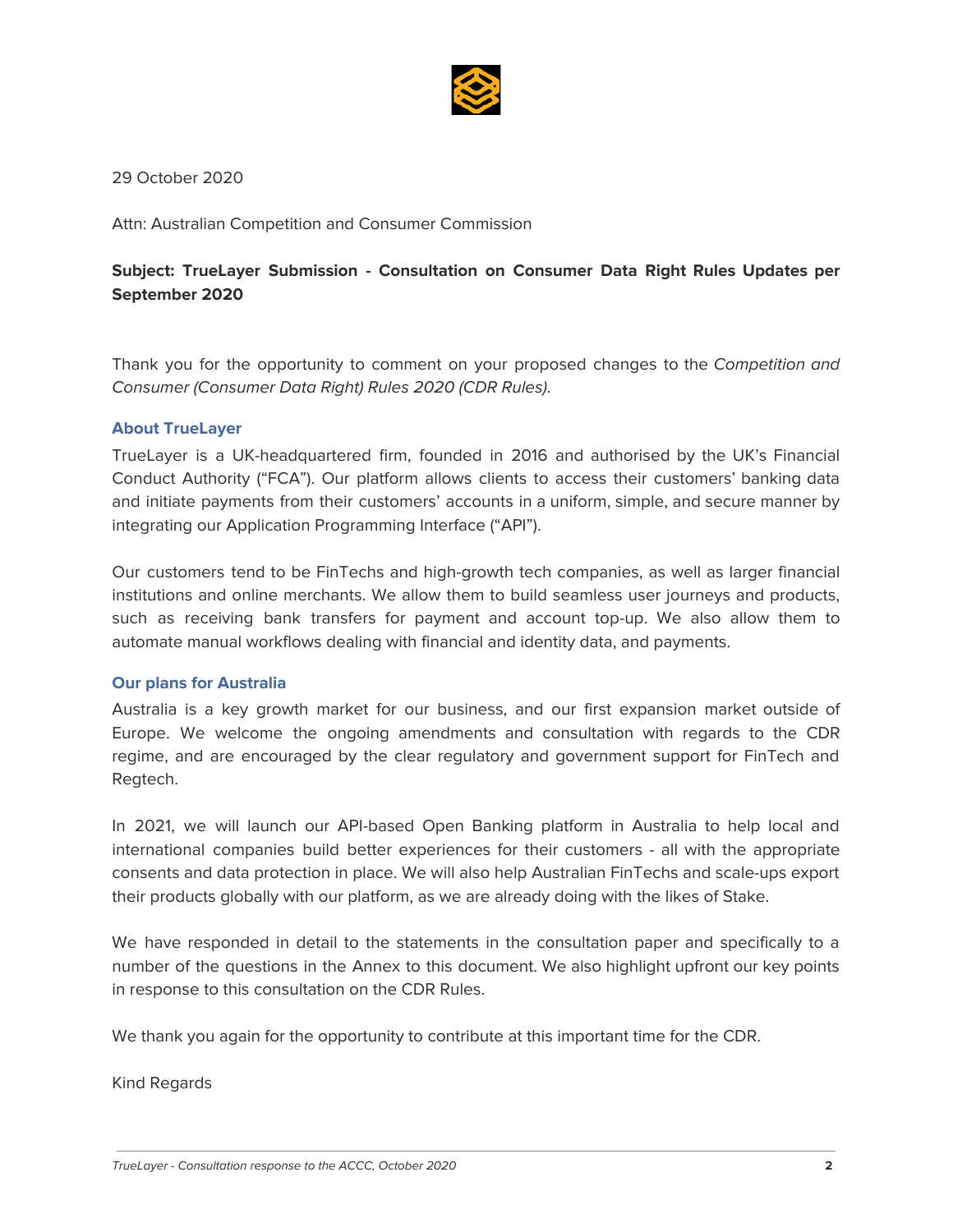

#### TRUELAYER LIMITED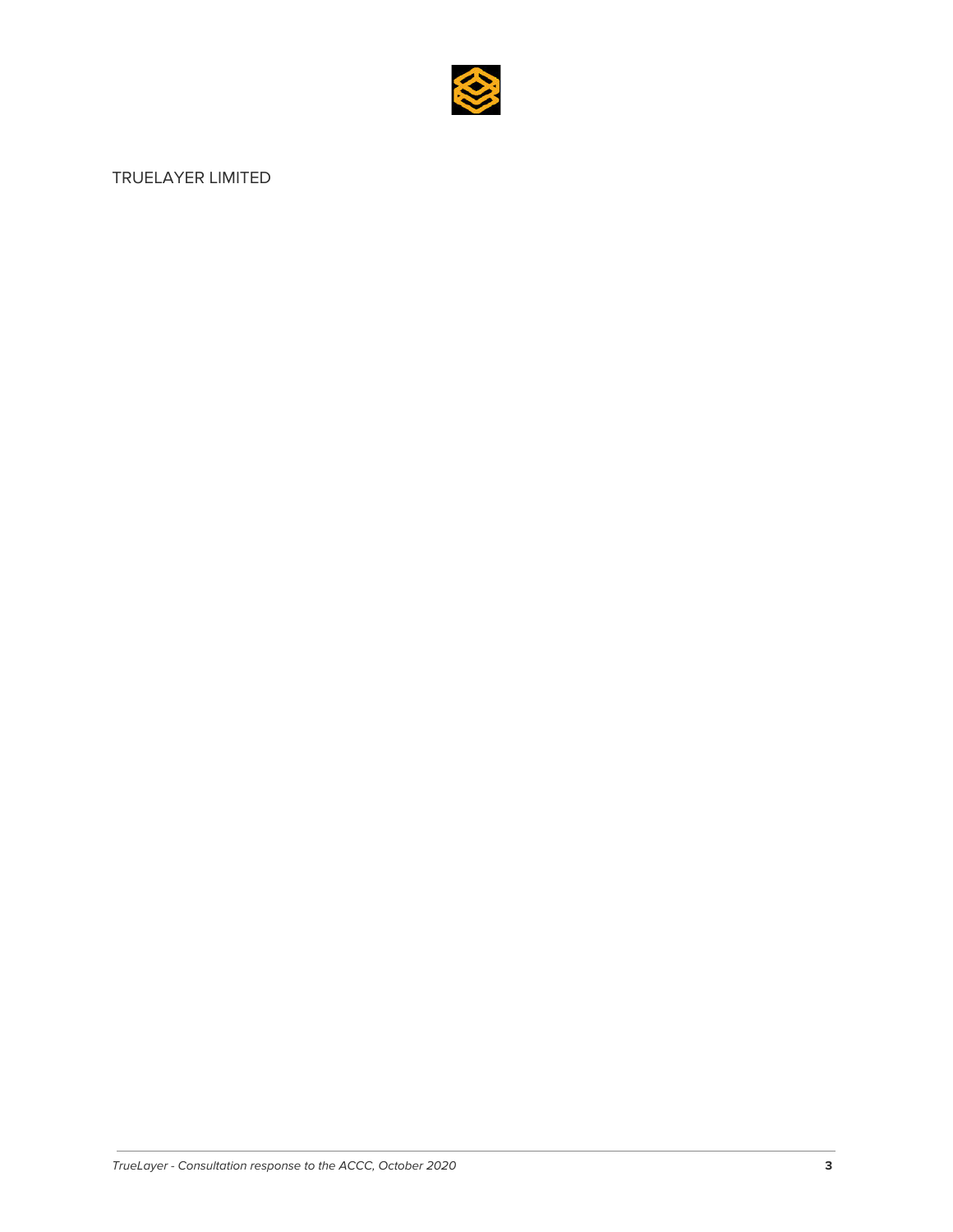

# **1.0 Focus: Enhancing participation at this key time for the CDR**

The Consumer Data Right promises to empower consumers to use and re-use their data in new and meaningful ways. The Treasury's December 2017 review into open banking<sup>1</sup> stressed that it should be customer focussed, encourage competition, create opportunities and be efficient and fair. Data holders, such as banks, will no longer have privileged access to valuable consumer data, and a range of different accredited third parties will put the data to work for consumers.

TrueLayer has been following the development of the CDR closely in the past 18 months, and given our input in a number of consultations, especially on the matter of how access to the CDR infrastructure could be allowed in a way that furthers the principles outlined in the Open Banking review from 2017.

Unfortunately, we are increasingly concerned that the framework as it is developing will not sufficiently achieve the stated objectives. The various regulatory models proposed place complex restrictions on the data that can be shared and with whom it can be shared. We fear these restrictions will hamper competition, create unnecessary technical complexity downstream, increase barriers to understanding and entry for competitors, and ultimately reduce consumer convenience and benefits.

While we understand the intention is to safeguard consumers from harmful data sharing practices, we now consider that the current framework as envisaged further increases complexity and may put the success of the Consumer Data Right with broad participation at risk.

We therefore call for the regulatory framework to be simplified, as follows:

- Accredited parties should, with the consumer's permission, be empowered to share **full** CDR data with businesses of the consumer's choosing.
- The number of regulatory models should be reduced to prevent customer and participant confusion and to enhance opportunities for data use.
- We recommend proceeding without delay with implementing an effective Affiliate/Sponsor model to enable the greatest uplift in participation, since we believe it provides the best balance of flexibility and regulatory and will allow the next phase of the CDR to flourish.
- More responsibility should be handed to 'data extractors'/intermediaries to safely access data and hand it on to other businesses (incl. non-accredited ones) in line with the clear and explicit consent of consumers.

<sup>1</sup> Open Banking Review, Dec 2017 (accessed 24th October 2020): https://treasury.gov.au/sites/default/files/2019-03/Review-into-Open-Banking- For-web-1.pdf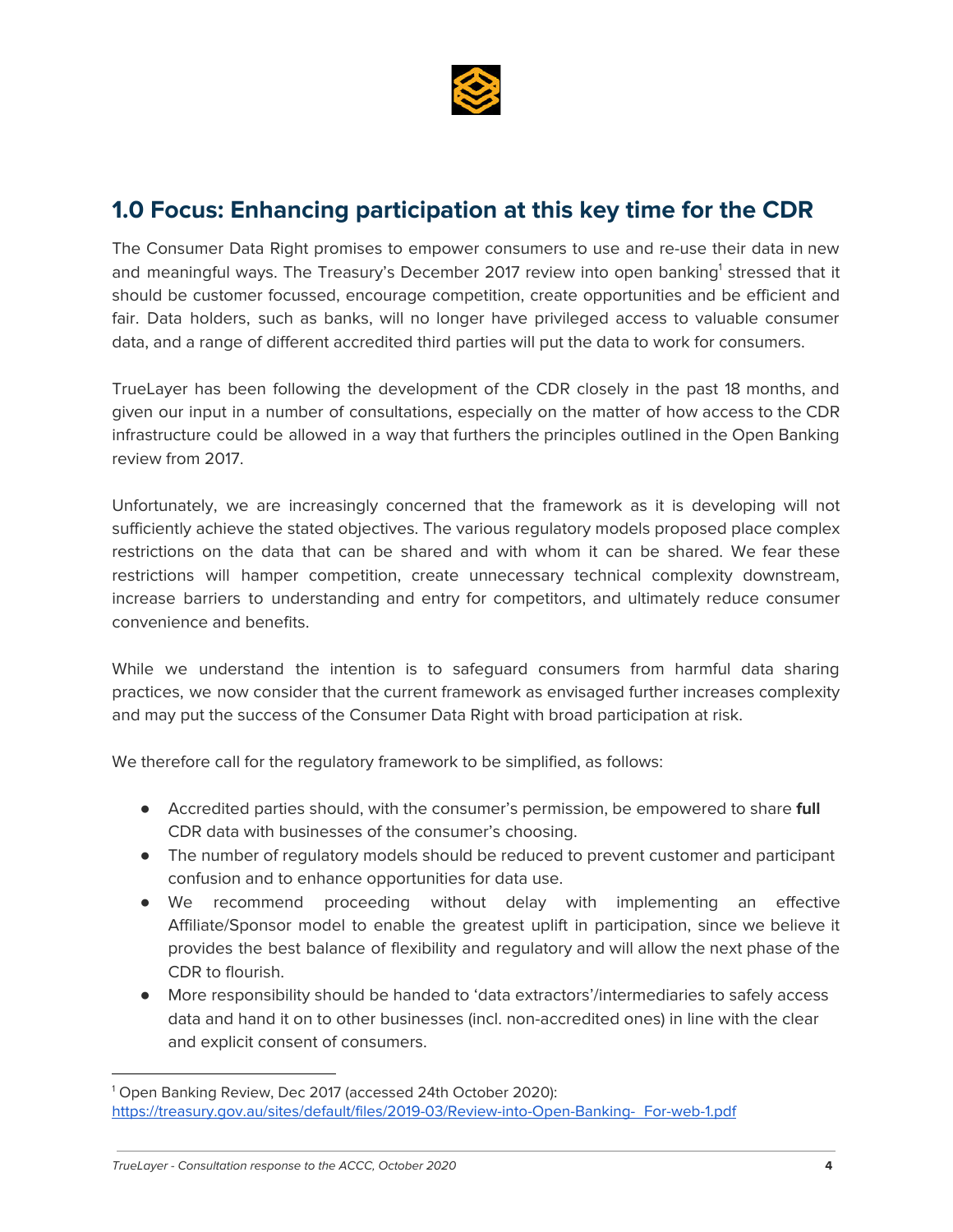

● To allow this, the Affiliate/Sponsor model should be simplified so that Sponsors can apply to the regulator to appoint Affiliates, without the Affiliate needing to go through an additional accreditation process. The Sponsor would retain full responsibility for the actions of the Affiliate, including liability to the consumer.

The reason we have focused our main response on the Affiliate/Sponsor model are our many conversations with both Australian and international clients and prospects over the last 9 months, which have mostly followed this pattern:

- 1. First, there is a lot of excitement and optimism about the potential of the CDR considering its good technical and consumer experience standards, as well as its more comprehensive nature compared to, for instance, PSD2 in Europe.
- 2. In the conversation that follows around how to actually get access and make use of it for their customers, the excitement makes way for deep thought and analysis, followed by the conclusion that it's too difficult and costly in light of the unique and novel accreditation requirements.
- 3. Finally, the conversation concludes with a hopeful look towards CDR Rules changes which might allow for easier access. The preference is usually a clear and simple affiliate/sponsor model, since it has common counterparts in financial services and is well understood in principle.

We are concerned that, unless simplified, the CDR regime will only work well for ADIs, narrow prescribed use cases, and/or some select organisations that are willing to incur the significant costs of becoming accredited in their own right or engage in the complex arrangements set out in the consultation.

The time is now to make the Consumer Data Right easier to access for a broad set of participants in order to achieve the principles set out by the Open Banking Review and fulfil the promise of the Consumer Data Right.

# **We consider that full CDR data should be shareable with non-accredited parties, akin to the existing process for Outsourced Service Providers**

Consumers should be able to share their data in an efficient, secure and cost-effective way, with the party of their choosing, subject to the appropriate consent being provided. As noted by the ACCC, this is consistent with the principles of consumer choice and control which underpin the CDR regime.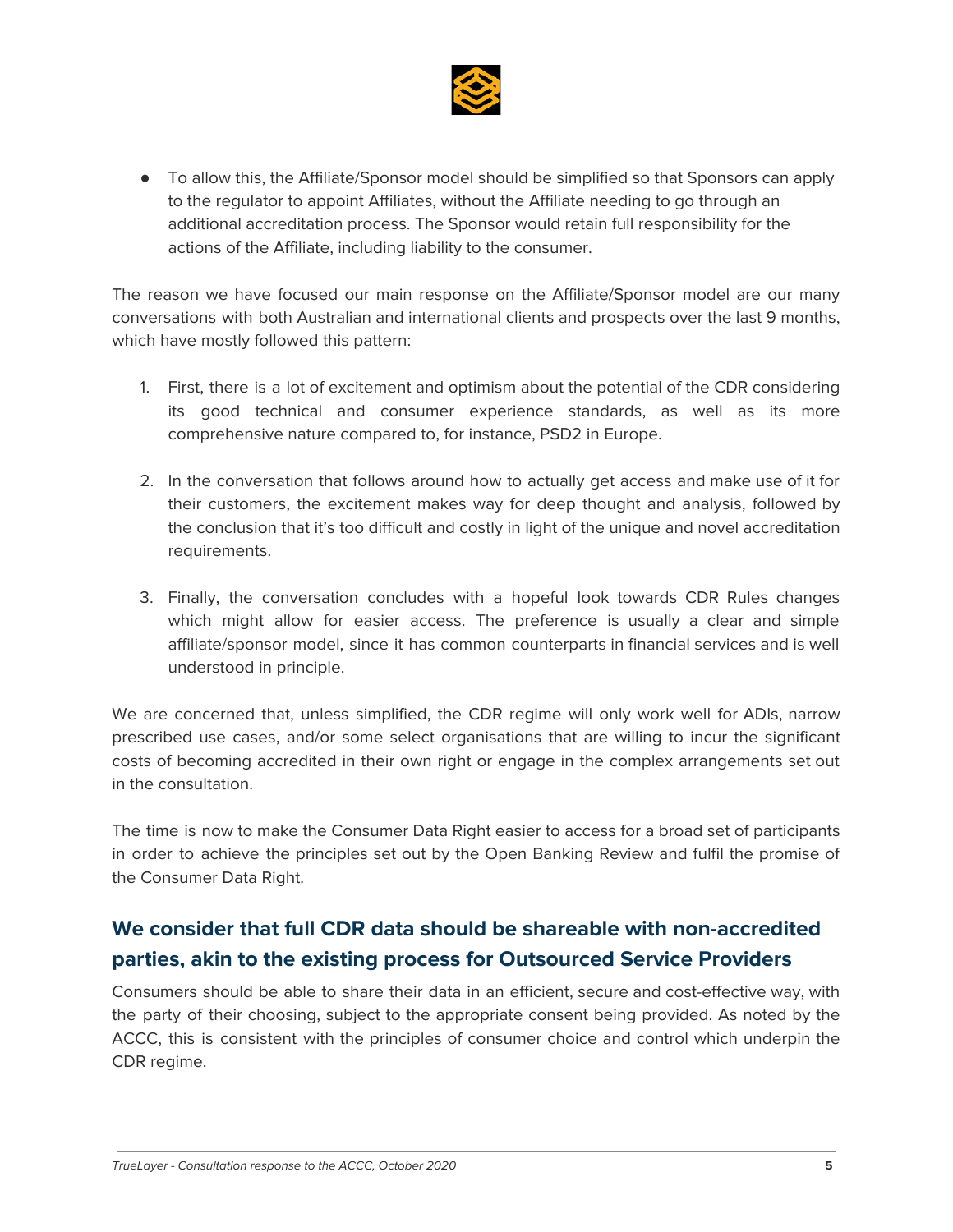

Consumers routinely entrust their sensitive data to others for a range of reasons in the current under-regulated system (for example screen scraping) and therefore it will be important to find a reasonable and practical level of regulation that does not seek to restrict data sharing too heavily.

We recognise that allowing the disclosure of full CDR data to non-accredited persons feels like a significant shift in the CDR regime, but would like to highlight that this is already happening through outsourced service providers (OSPs).

If ADRs can be trusted to select, manage, and contractually oblige OSPs to meet the regulatory requirements, we consider that the same should be possible for other scenarios. We fundamentally believe that this is fundamental to enabling greater participation (by both companies and consumers) in the ecosystem and the promise of the CDR being fulfilled.

An update to the proposed Rules could be for the ACCC to consider not distinguishing between 'Trusted Advisors' and 'Non-Accredited Participants', but instead creating a single category of 'Non-Accredited Participants' to which a set of guidelines could apply when sharing CDR data, subject to consumer consent. We believe this strikes a good balance between enabling more participation while maintaining adequate oversight. An accredited data recipient would still be required to facilitate this sharing, giving the ACCC a nexus of control and the ecosystem more flexibility to innovate for consumers.

While the proposed Trusted Advisor and Insights additions go some way to alleviate specific issues (such as an accounting software platform who is an ADR being able to share a consumer's CDR data with their respective accountant or financial advisor on their behest), they are very prescriptive and could stop novel use cases from being developed quickly enough using the CDR ecosystem.

We restate our concerns that, if CDR data sharing models are too restrictive or complex, consumers and businesses will continue to utilise existing under-regulated options (such as screen scraping) to share data and not participate in the CDR. The last months have solidified this view, with numerous clients and prospects confirming that they do not wish to use CDR APIs given the current hurdles, when compared to legacy technology.

# **We believe an Agency-based Affiliate Model will deliver the best balance of oversight and flexibility to achieve the stated goals of the CDR**

Given what we have outlined above, we welcome the introduction of the concept of an Affiliate model to the CDR rules, but we believe it requires some simplification and clarification to achieve its goal of increasing participation. We are also of the view that a well-functioning Affiliate model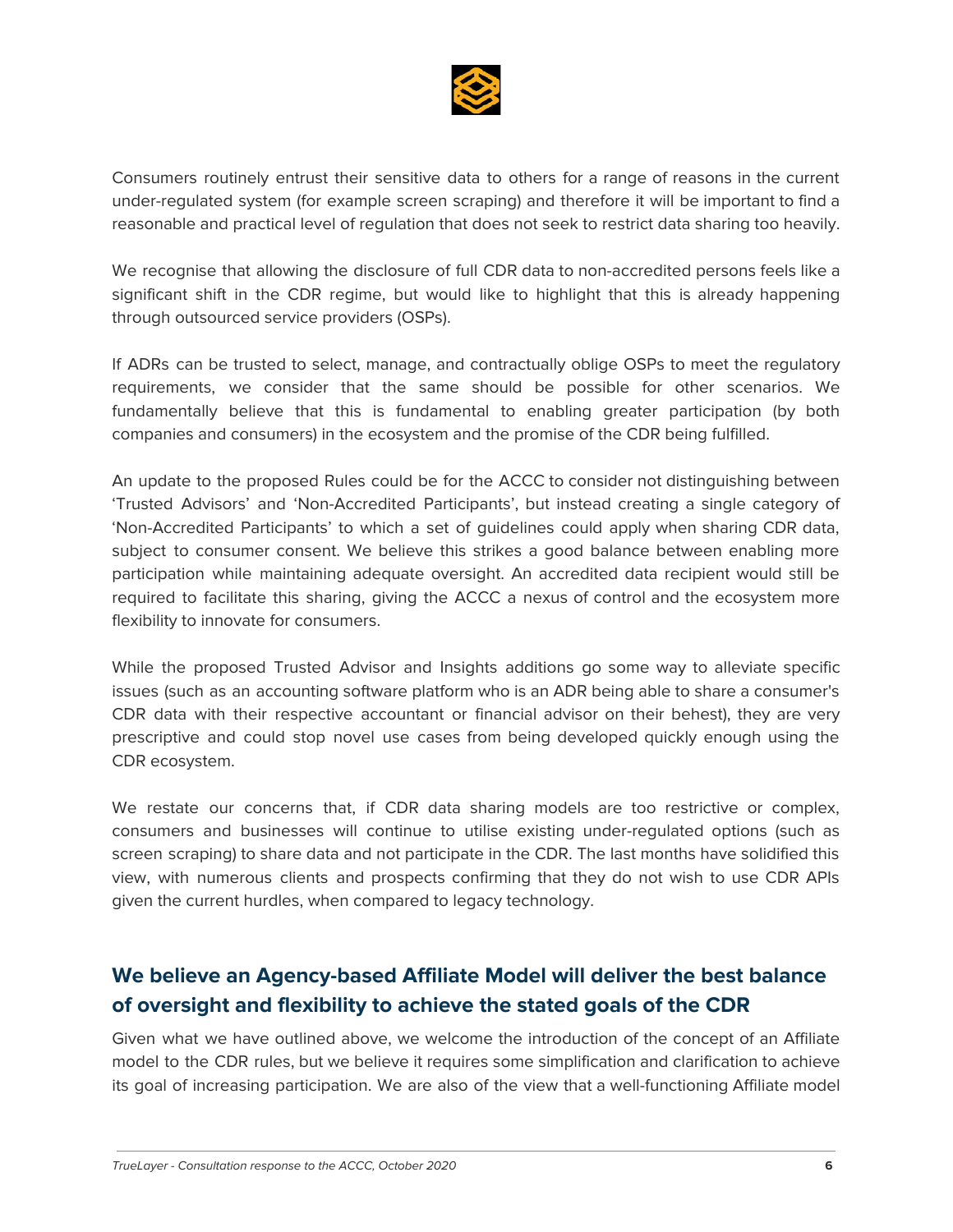

will provide the greatest increase in participation to the CDR, and reduce the need for additional more complex models such as Data Enclaves or Limited Data Restrictions.

However, this increased participation will rely on the Affiliate not having to, in essence, go through the whole process of accreditation, which a conservative reading of the consultation paper and the proposed Rules indicates may be the case.

As an illustration, Rule 5.2.(2).b, which applies to any and all applications for accreditation of any level and kind, states "the application must: (b) include any documentation or other information required by the approved form; and". It is not clear from the consultation whether Affiliates would be filling in a new kind of approved form. If not, the process will not actually be easier for them, and work will be duplicated rather than simplified.

We have set out at **Figure A** a matrix outlining a comparison between different Principal and Provider models, both proposed and in existence. We recommend shifting from Model #1 (as proposed in the consultation) to Model #2 (Agency-based Affiliate Model) in order to achieve the best outcomes for the CDR's progress.

|                                                                                                                      | <b>Principal accredited</b>                                                                                                                                                                                                                                                                                                                                                                                                                                                                                                                                       | <b>Principal non-accredited</b>                                                                                                                                                                                                                                                                                                                                                             |
|----------------------------------------------------------------------------------------------------------------------|-------------------------------------------------------------------------------------------------------------------------------------------------------------------------------------------------------------------------------------------------------------------------------------------------------------------------------------------------------------------------------------------------------------------------------------------------------------------------------------------------------------------------------------------------------------------|---------------------------------------------------------------------------------------------------------------------------------------------------------------------------------------------------------------------------------------------------------------------------------------------------------------------------------------------------------------------------------------------|
| <b>Provider</b><br>accredited                                                                                        | #1. Affiliate Accreditation Model<br><b>Status: Proposed in consultation</b><br>Model: Both parties are accredited, sharing                                                                                                                                                                                                                                                                                                                                                                                                                                       | #2. Agency-based Affiliate Model<br><b>Status: Proposed by TrueLayer</b><br>Model: Provider is Sponsor, Principal is Affiliate,                                                                                                                                                                                                                                                             |
|                                                                                                                      | happens via CAP or ADR-to-ADR<br><b>Example:</b> TrueLayer, as an accredited provider,<br>partners with its accredited client Rumbley, who<br>provide cash flow mgmt system<br><b>Liability: Per CAP arrangement</b><br><b>Comment:</b> Ongoing high barrier to participation<br>and highest level of oversight                                                                                                                                                                                                                                                   | sharing happens via commercial agreement<br><b>Example:</b> TrueLayer sponsors its client BusyBee for<br>an account aggregation use case, this is noted on<br>the CDR Register/ACCC site<br><b>Liability:</b> Sits with TrueLayer Guidelines published<br>for Affiliates and Sponsorship<br><b>Comment:</b> Preferred model to allow ideal trade-off<br>between participation and oversight |
| <b>Provider</b><br>non-accredited                                                                                    | #3. Outsourced Service Provider Model<br><b>Status: Existing under OSP rules</b><br><b>Model:</b> ADR sends any data to outsourced service<br>provider and takes on the liability<br><b>Example:</b> Regional Australia Bank (ADR) sends<br>CDR data to Basiq (OSP, non-accredited) to assess<br>income<br>Liability: Sits with accredited Principal, they<br>manage OSP via commercial arrangement<br><b>Comment:</b> Agency-based Affiliate Model (#2) is<br>equivalent to this, reversing who takes on the<br>liability: the provider instead of the principal | #4. Under-regulated Model<br><b>Status:</b> Existing outside scope of CDR<br>Model: Screen Scraping, private data feeds,<br>consumers sending PDFs<br><b>Example:</b> A Fintech obtains consumer banking<br>credentials and uses them to access a bank's<br>website and scrape data<br>Liability: Sits with the consumer<br><b>Comment: Under-regulated territory</b>                       |
| N/B: we have not included the other proposed kinds of restricted accreditations as we deem them to be lower priority |                                                                                                                                                                                                                                                                                                                                                                                                                                                                                                                                                                   |                                                                                                                                                                                                                                                                                                                                                                                             |

#### **Figure A: Comparison of Principal and Provider Models**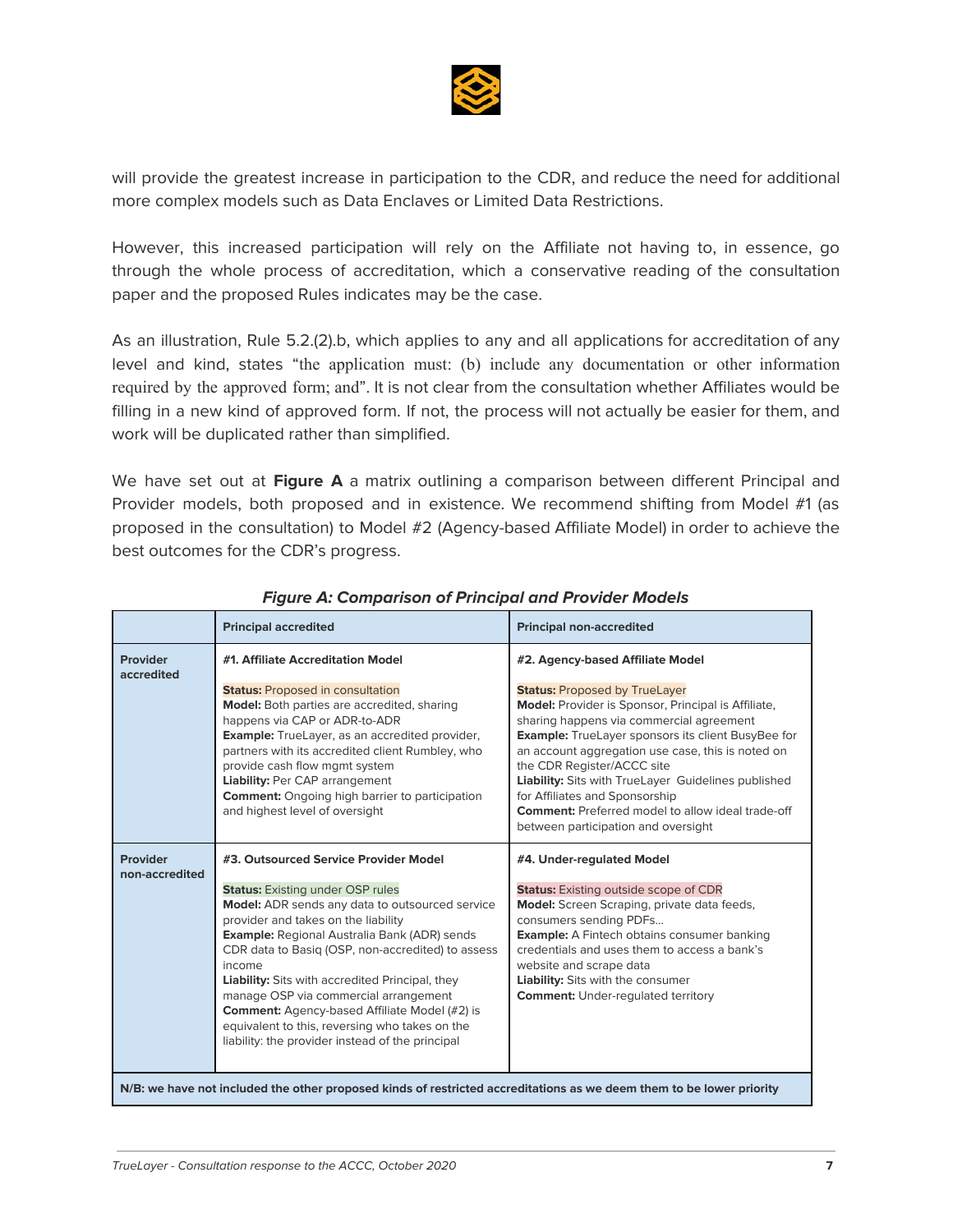

#### **than a well-functioning Sponsor/Affiliate model.**

We see two possible options for the ACCC to move from Model #1 to Model #2:

- 1. Clarify that an Affiliate is not accredited in their own right, but operating under the accreditation of their Sponsor
- 2. Increase how much of the Sponsor's work the ACCC relies on before accrediting (at a restricted level) an Affiliate, and clarify this in the Rules and a simplified, streamlined approved form for this accreditation process

## **Agency-based Affiliate models are well understood and already in use**

The concept of agency has been well established in financial services and other industries in Australia for a long time. The Authorised Representative model used in the Australian Financial Services License holders is a suitable example of an agency arrangement that extends regulatory oversight and compliance.

Furthermore, we can rely on international experience: for instance, TrueLayer operates a successful "agent model" in Europe, where we accept the liability for our clients' actions in order to allow them to receive and use full, unedited Open Banking data to develop innovative products for consumers. We have seen it significantly increase participation in a licensing regime that is arguably still simpler than the current Rules outline for CDR participation.

In Europe, we currently have over 30 agents who receive client banking data through TrueLayer's license as an account information services provider. These agents are publicly visible on the FCA Register<sup>2</sup>, and include Australian firms such as Rapid Pay Legal as well as international organisations like Olivia.ai and Numbrs with millions of customers. In this model TrueLayer is responsible for applying to the regulator (the FCA or CBI or BaFin) to appoint the agent.

We perform rigorous due diligence on these firms, and perform ongoing automated and spot-check monitoring to ensure that firms are securely handling consumer data and acting in compliance with legislation. The FCA can and does investigate the appointment of agents and the agents themselves. Not every Account Information Service Provider is allowed to appoint agents, with some having restrictions placed on them preventing them from appointing agents.

In the case of something going wrong, the Sponsor takes on the liability as the license holder. This sort of Agency program is very common in the financial services sector, from card issuing to insurance to debt collections, and also in the Open Banking space as evidenced from Europe.

 $^2$  TrueLayer FCA Register entry, see heading "Who is this firm connected to?" for a full list of our Agents: https://register fca org uk/s/firm?id=001b0000042fMZyAAM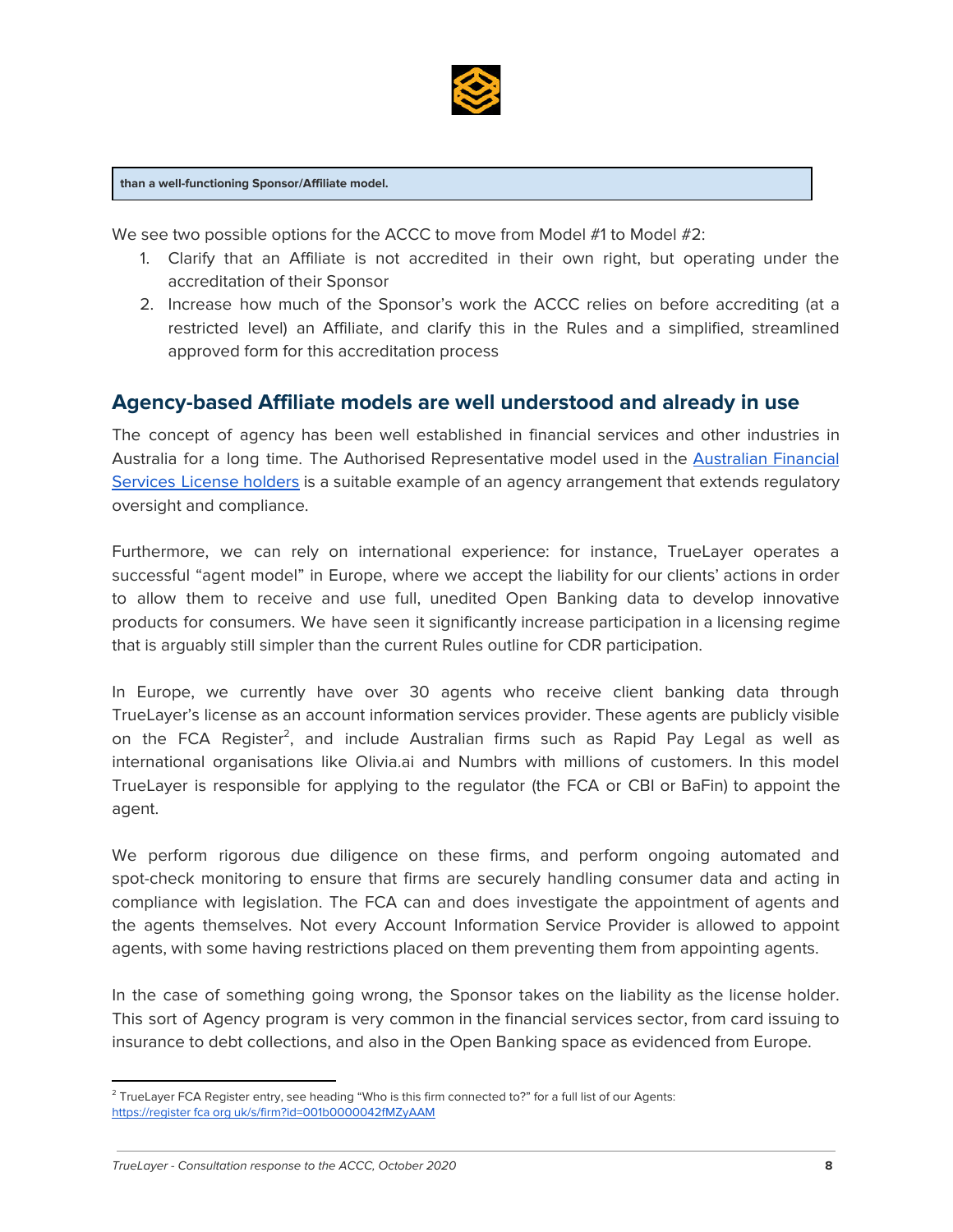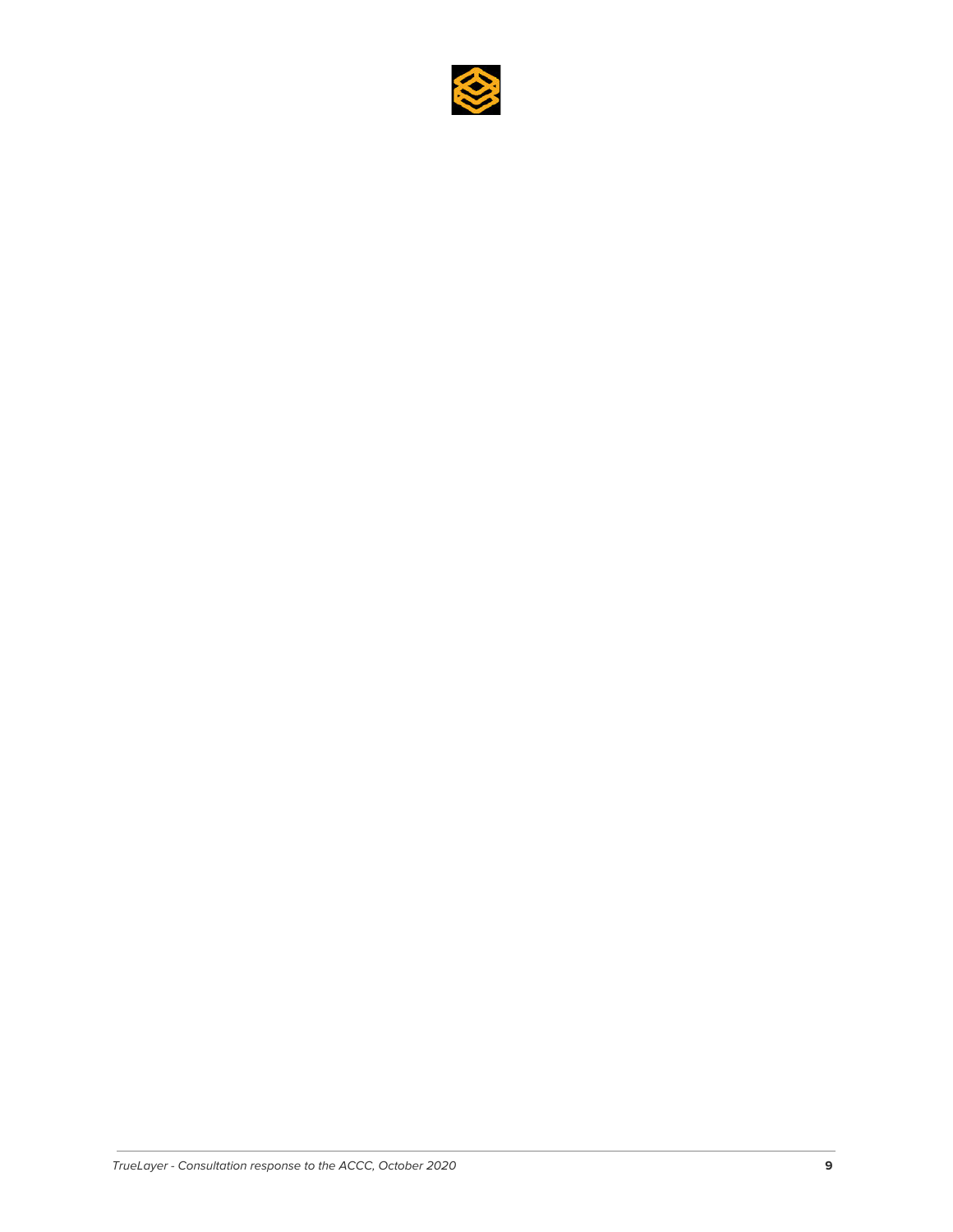

#### **Example from the UK: TrueLayer Agent Cash Coach**

Cash Coach is a European Personal Finance Management tool that engages consumers in fun money-saving challenges. It uses TrueLayer's Data API product to power its service. TrueLayer has appointed Cash Coach as an Agent, meaning it is liable for any problems that result from Cash Coach's activities. As an illustration, should a consumer have a complaint against Cash Coach, the liability would fall on TrueLayer as the main license holder. To the consumer, this is made clear as part of onboarding, terms and conditions, and in any customer service interactions. It is also visible on the ECA Register, where both TrueLayer and Cash Coach are visible, and linked.

TrueLayer performed detailed due diligence before applying to appoint Cash Coach as an agent, and is allowed to investigate and gain access to Cash Coach's systems to perform its ongoing monitoring program. Should the FCA wish to investigate the operations of Cash Coach or take enforcement actions, they would see TrueLayer as the main entity with liability, while still retaining oversight of Cash Coach as an entity on their system as well.

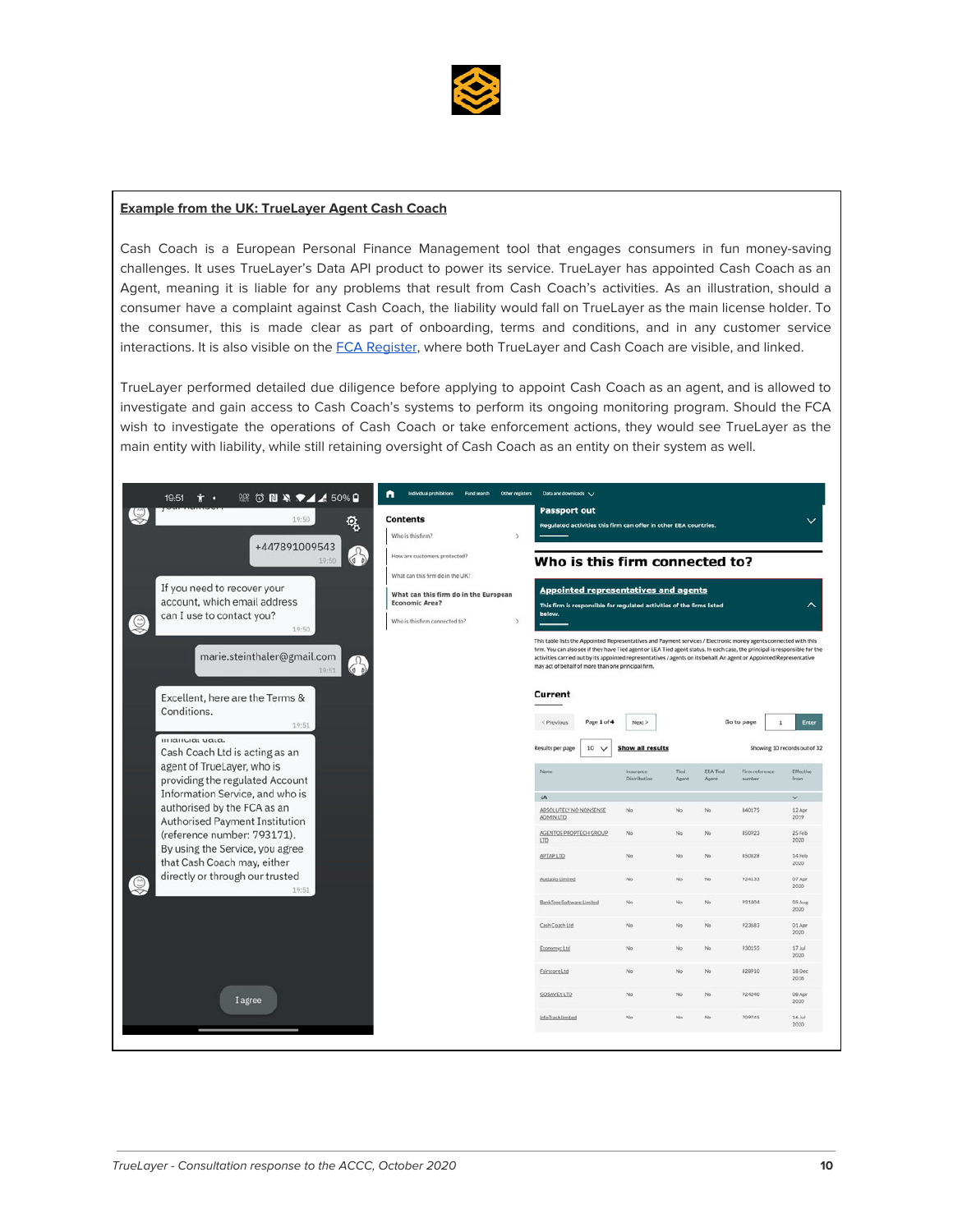

# **Suggested design principles for an Agency-based Affiliate Model**

We agree with a lot of the suggestions for how Sponsors and Affiliates can interact from the Consultation paper. We have outlined below commentary to the ACCC consultation paper, together with some suggested design principles that could be used in the design of an Agency-based Affiliate Model. These are:

- 1. Sponsors should be required to obtain unrestricted accreditation
- 2. Sponsors take on liability for their Affiliates actions towards the consumer
- 3. Sponsors should be able to pass on their accreditation to an Affiliate
- 4. Sponsors apply to the ACCC to appoint Affiliates
- 5. Sponsors must maintain due diligence & monitoring processes, and be monitored in turn
- 6. Sponsor can attest to Affiliate's adherence to the Rules and information security setup
- 7. Sponsors can appoint multiple Affiliates subject to approval by the ACCC
- 8. Affiliates are recorded on the CDR Register against the Sponsor's entry and vice versa
- 9. Affiliates are required to disclose to the consumer under which Sponsor they act
- 10. Affiliate are not restricted from using more than one Sponsor or becoming an ADR

#### **Sponsors should be required to obtain unrestricted accreditation**

We are of the view that businesses wishing to act as Sponsors should be required to obtain unrestricted level accreditation in order to do so. We believe that any business that can directly access CDR data through CDR APIs should be required to comply with the rules and requirements that ensure the highest level of protection to sensitive consumer data, as those parties can collect the CDR data from the Data Holder.

Those instructed to retrieve data must bear important responsibilities for handling and transmitting it securely, and for obtaining the explicit consent of the consumer, or ensuring this consent has been obtained by their Affiliate.

We consider that in being required to obtain unrestricted accreditation, Intermediaries will be able to demonstrate to consumers, the ACCC, and to their clients that CDR data will be handled correctly and the infrastructure has been built to the highest security standard. This will be important to building consumer trust in the CDR system as it becomes more widely adopted.

We agree with the ACCC that in addition to obtaining unrestricted accreditation, it is suitable that Sponsors implement specific due diligence and monitoring procedures for their Affiliates.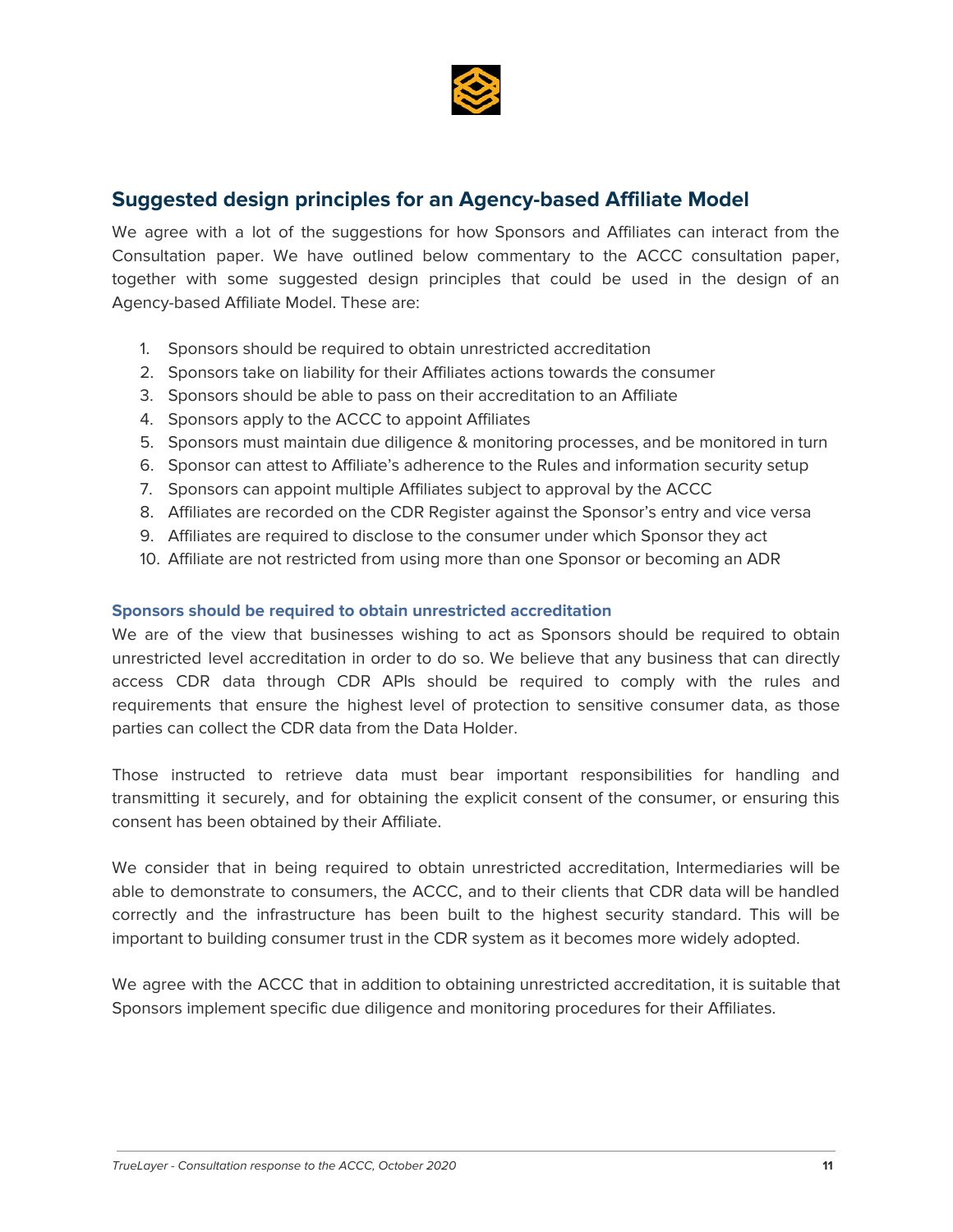

#### **Sponsors take on liability for their Affiliates actions towards the consumer**

Ultimate responsibility for compliance of the Affiliate and liability to the end-users should rest with the Sponsor as the fully accredited entity. A Sponsor that has provided certification to the Data Recipient Accreditor about its Affiliates will be subject to additional liability and compliance under the CDR rules as a result of providing that assurance.

#### **Sponsors should be able to pass on their accreditation to an Affiliate**

We recommend the Sponsor and Affiliate are required to adhere to a set of guidelines published by the ACCC rather than requiring the Affiliate themselves to become accredited. As such, we do not recommend introducing an additional kind of accreditation for Affiliates, but instead rely on an Agency-based Model of extending the accreditation of the Sponsor to the Affiliate.

Put differently: The onus of accreditation should be placed only on the Sponsor, particularly given that the Sponsor is required to have the highest level of accreditation, as discussed above.

Requiring both Sponsors and Affiliates to obtain accreditation would limit the efficiencies and benefits of this model in the CDR regime, and raise barriers for adoption by Affiliates, unless the accreditation process and associated approved forms are significantly simplified for Affiliates. If the implementation of the Affiliate Model recognises and accepts the Sponsor's involvement in order to streamline the accreditation process, then we would reconsider this design principle.

Otherwise, running two full accreditation processes, especially while under-regulated methods continue to exist, is not a practical timeframe for innovation to occur, let alone commercial outcomes or benefits for a consumer.

#### **Sponsors apply to the ACCC to appoint Affiliates**

As the main accredited entity, Sponsors should be responsible for applying to the ACCC to appoint Affiliates. The form for such appointments should include necessary questions to ascertain that the Sponsor has performed the necessary due diligence.

#### **Example from the UK's FCA**

Here is a link to the FCA's PSD Agent appointment form, which TrueLayer completes for any agents we appoint. It includes company information, confirmation of the existence of various relevant policies, 'fit and proper' individuals, and a number of other attestation boxes that the FCA uses to ensure we have conducted all required due diligence. Untruthful submissions are a criminal offence. Agent appointments can be as fast as 2 days to 3 weeks for a UK entity, and follow-up questions vary depending on the agent and situation. They have included detailed reviews of customer journeys, spot checks on our ongoing monitoring program and all due diligence files from specific agents.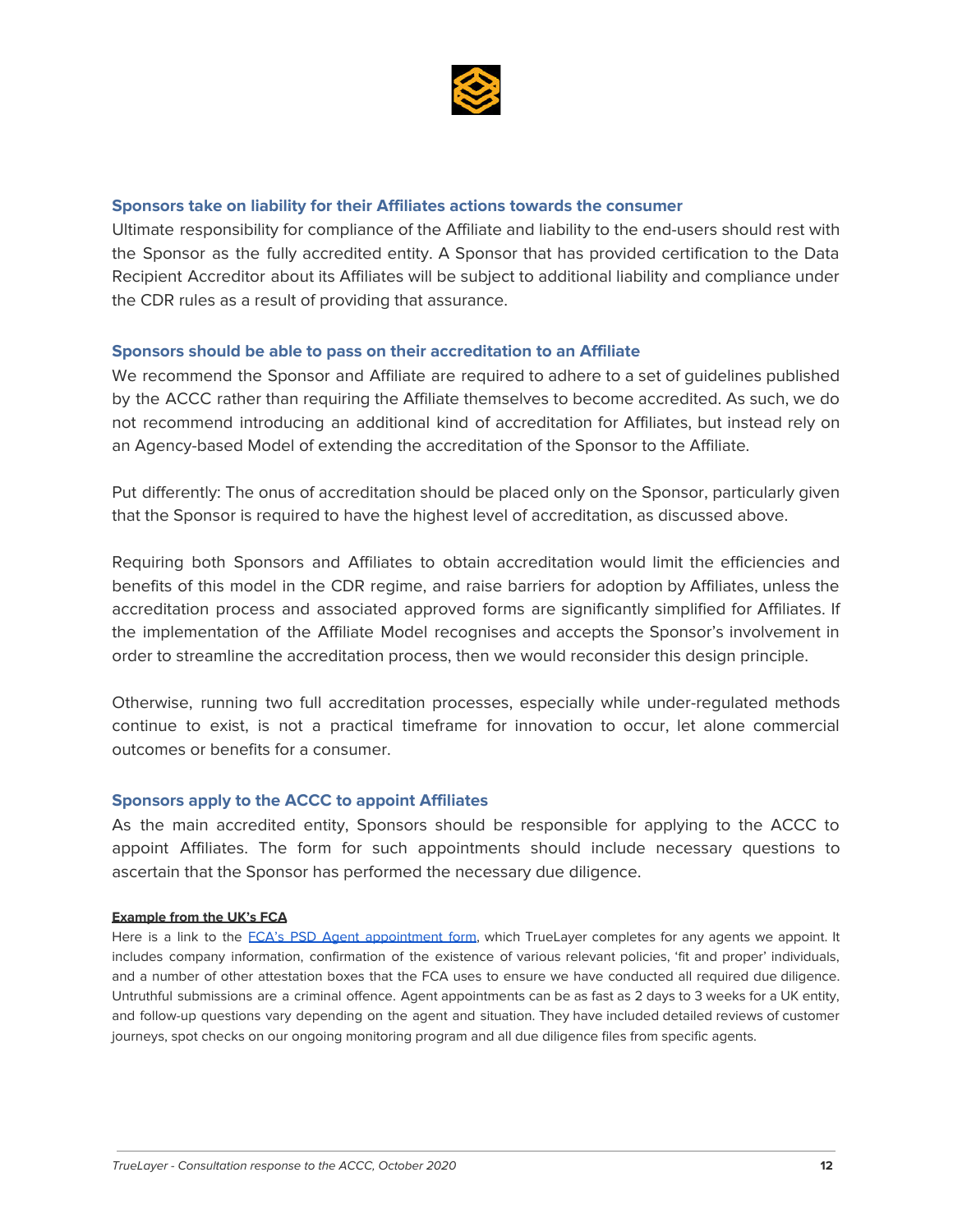

#### **Sponsors must maintain due diligence & monitoring processes, and be monitored in turn**

As part of their relationship with Affiliates, a Sponsor should have appropriate access to its Affiliates information and systems, as well as inspection and ongoing monitoring rights. This can be achieved through a commercial agreement, as is already in practice.

We also agree that a Sponsor that has provided certification to the Data Recipient Accreditor about its Affiliates will be subject to additional liability and compliance under the CDR rules as a result of providing that assurance.

#### **Sponsors can attest to Affiliate's adherence to the Rules and information security setup**

We agree that a Sponsor will be required to attest to the Data Recipient Accreditor that its Affiliates meet the appropriate guidelines and provide certain evidence in support.

In addition and on an annual basis, we agree a Sponsor should be required to provide an attestation and assessment ('sponsor attestation' and 'sponsor assessment') regarding continued compliance with the required controls in Schedule 2.

### **Sponsors can appoint multiple Affiliates subject to approval by the ACCC**

A Sponsor can appoint multiple Affiliates, subject to the approval by the ACCC. The ACCC can could impose limitations on the number of Affiliates, based on an assessment of the Sponsor's ability to absorb the Affiliates' risk and perform appropriate monitoring.

### **Affiliates are required to disclose their status and Sponsor to the consumer**

Since the Affiliate would be acting on the Sponsor's accreditation, we recommend that it would need to disclose the fact that it is acting on the accreditation of its Sponsor. As an example, this could be worded as "[X Fintech] is an affiliate of the accredited data recipient [Y ADR] under the CDR Rules."

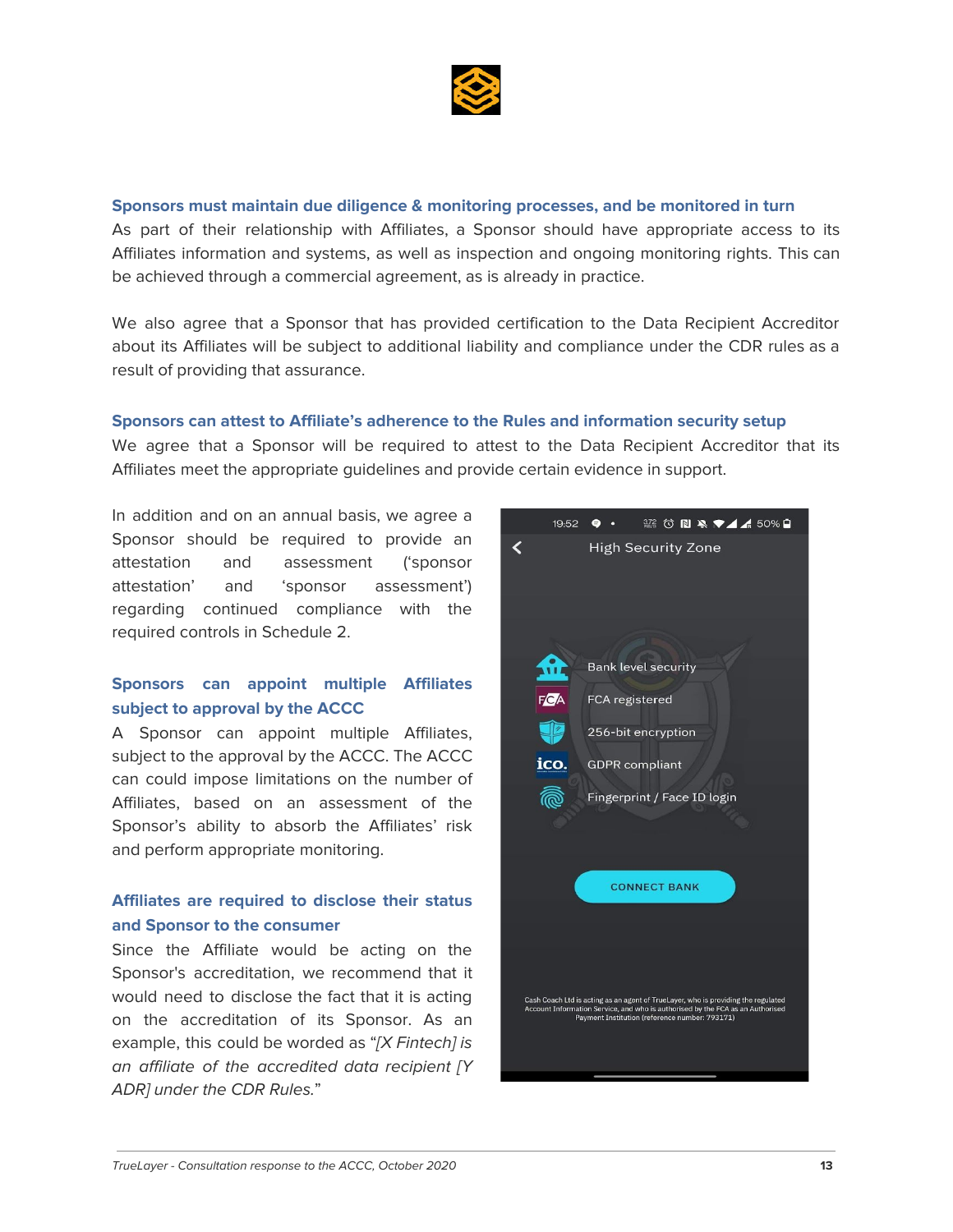

We attach to the right an example from a budgeting app called Cash Coach. They display the notice that they are acting as an agent of TrueLayer in multiple places throughout their application, their terms of service, and app store listings.

#### **Affiliates are recorded on the CDR Register and linked to the Sponsor's entry and vice versa**

Taking inspiration from the FCA Register and listing of Agents, we recommend that the CDR Register outlines which Affiliates are sponsored by whom, and vice versa.

This will increase transparency and consumer trust by creating a central place to look for this information, as opposed to in many different consumer dashboards and locations across the ecosystem.

Examples from the FCA Register in the UK:

- TrueLayer (acting as Sponsor)
- Cash Coach (acting as Agent/Affiliate)

#### **Affiliate are not restricted from using more than one Sponsor or becoming an ADR**

An Affiliate should be able to concurrently obtain accreditation as an ADR if they choose to and this would not limit them from also being an Affiliate of a Sponsor. Similarly, they should be able to partner with a number of Sponsors, should they require this to satisfy their use case. While we cannot currently think of a use case that would require this setup, the flexibility this brings may lead to novel implementations in the market.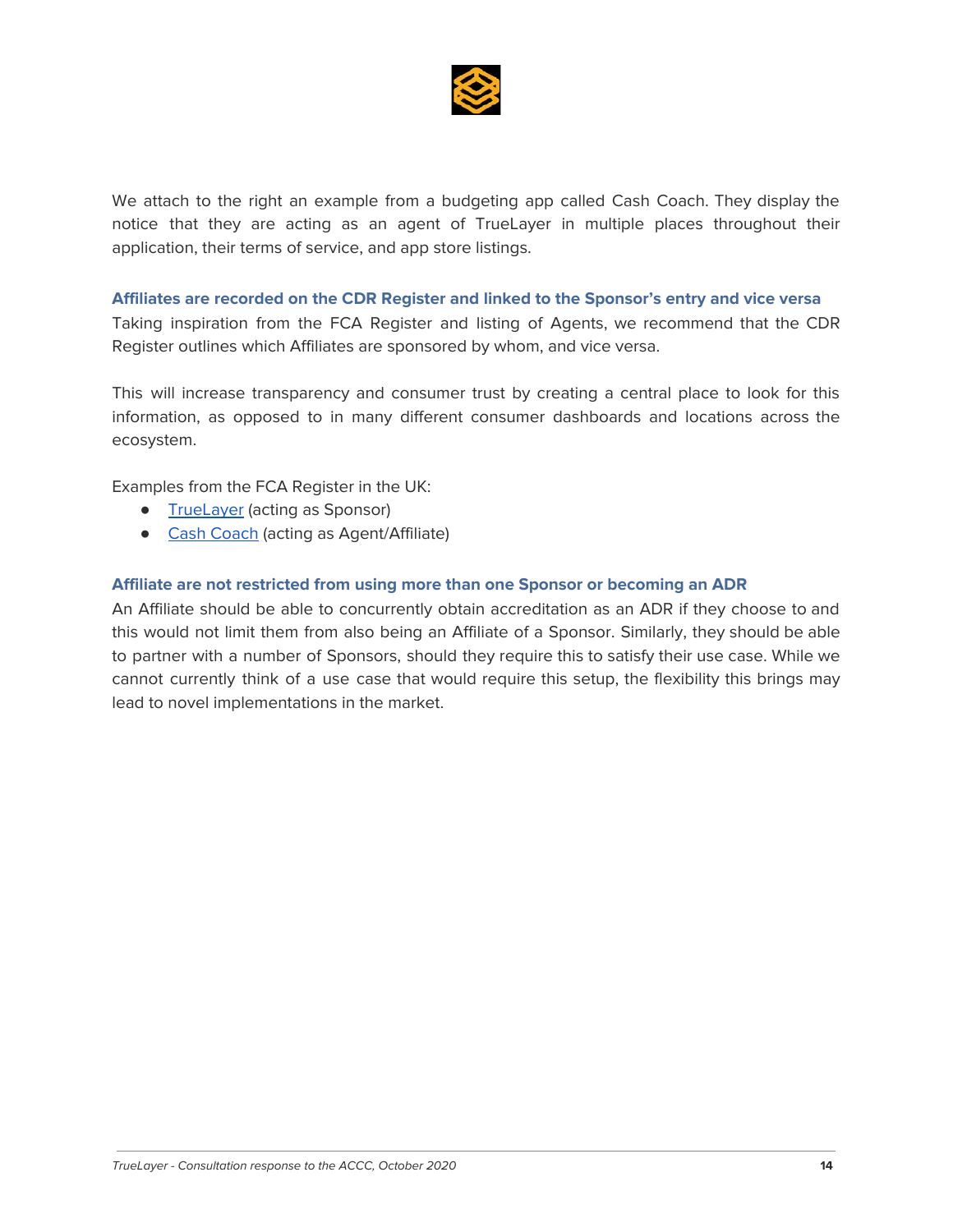

# **Conclusion**

As outlined in our response, we encourage the ACCC to take the opportunity under this rules review to empower consumers to use and re-use their data in new and meaningful ways in accordance with Treasury's December 2017 review into open banking.<sup>3</sup> In particular to ensure that the rules are aligned with the Open Banking principles: customer focussed, encourage competition, create opportunities and be efficient and fair.

The time is now to make the CDR easier to access for a broad set of participants in order to achieve the principles set out by the Open Banking Review and fulfil the promise of the Consumer Data Right. Again, we are concerned that, unless simplified, the CDR regime will only work well for ADIs, narrow prescribed use cases, and/or some select organisations that are willing to incur the significant costs of becoming accredited in their own right or engage in the complex arrangements set out in the consultation.

We therefore call for the CDR Rules to be simplified, as follows:

- Accredited parties should, with the consumer's permission, be empowered to share **full** CDR data with businesses of the consumer's choosing, for instance by extending how Trusted Advisors are defined.
- The number of regulatory models should be reduced to prevent customer and participant confusion and to enhance opportunities for beneficial data use.
- We recommend proceeding without delay with implementing an effective Affiliate/Sponsor model to enable the greatest uplift in participation, since we believe it provides the best balance of flexibility and regulatory and will allow the next phase of the CDR to flourish.
- More responsibility should be handed to 'data extractors'/intermediaries to safely access data and hand it on to other businesses (incl. non-accredited ones) in line with the clear and explicit consent of consumers.
- To allow this, the Affiliate/Sponsor model should be simplified so that Sponsors can apply to the regulator to appoint Affiliates, without the Affiliate needing to go through an additional accreditation process. The Sponsor would retain full responsibility for the actions of the Affiliate, including liability to the consumer.

We have provided comments on each of the above in Section 1.0 and have sought to align our comments with the Open Banking principles. In addition to our detailed comments above, we have responded to a number of the consultation questions in the Annex.

Thank you again for the opportunity to submit a response to the CDR Rules consultation.

<sup>&</sup>lt;sup>3</sup> Open Banking Review, Dec 2017 <u>https://treasury gov au/sites/default/files/2019-03/Review-into-Open-Banking- For-web-1 pdf</u>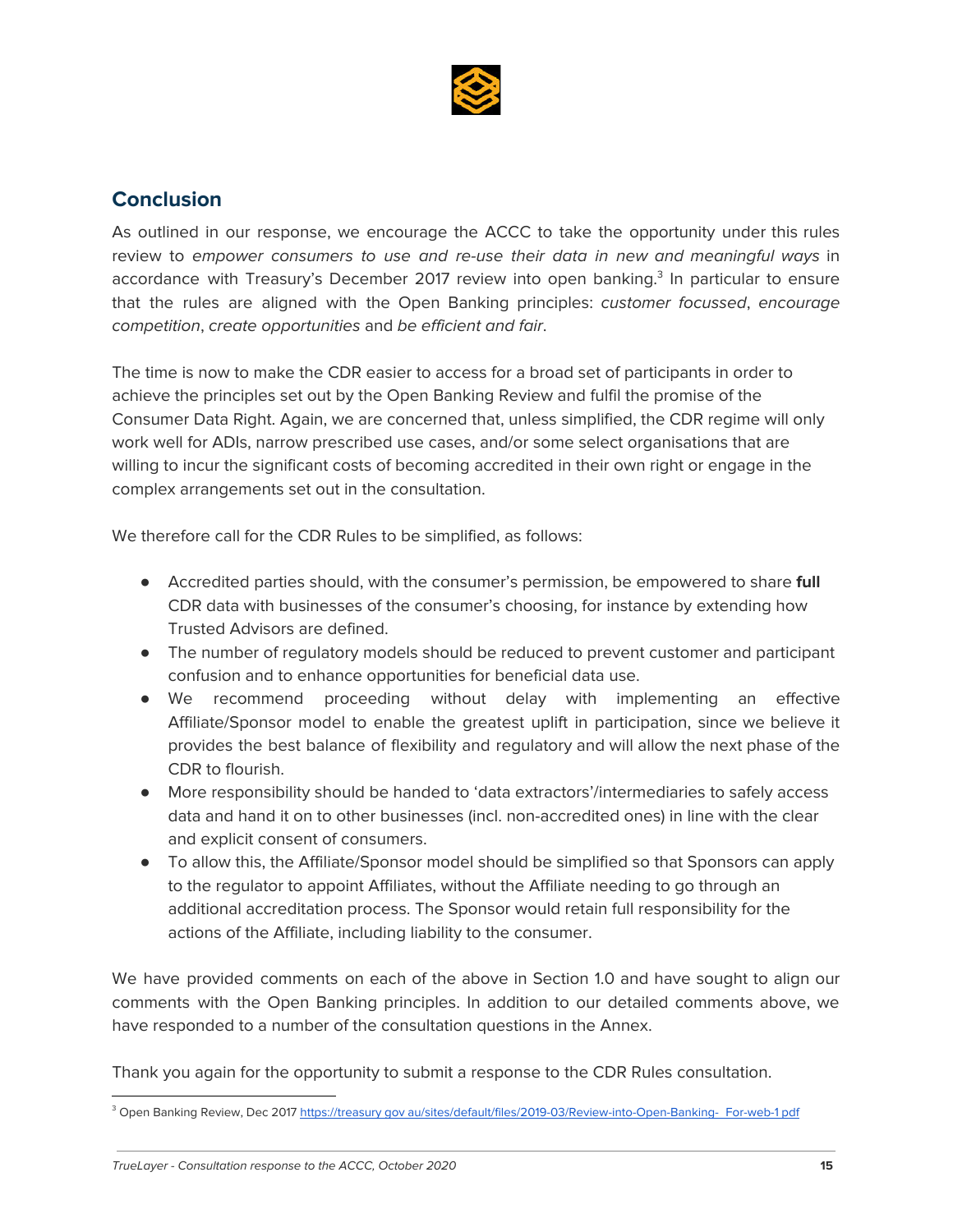

# **2.0 Annex: Response to Consultation Questions**

| <b>Question</b>                                                                                            | <b>TrueLayer Response</b>                                                                                                                                                                                                                                                                                                                                                                                                                                                                                                                                                                                                                                                                                                                                                                                                                                                                                                                                                                                                                                                                                                            |  |
|------------------------------------------------------------------------------------------------------------|--------------------------------------------------------------------------------------------------------------------------------------------------------------------------------------------------------------------------------------------------------------------------------------------------------------------------------------------------------------------------------------------------------------------------------------------------------------------------------------------------------------------------------------------------------------------------------------------------------------------------------------------------------------------------------------------------------------------------------------------------------------------------------------------------------------------------------------------------------------------------------------------------------------------------------------------------------------------------------------------------------------------------------------------------------------------------------------------------------------------------------------|--|
| 2. Timelines for implementation                                                                            |                                                                                                                                                                                                                                                                                                                                                                                                                                                                                                                                                                                                                                                                                                                                                                                                                                                                                                                                                                                                                                                                                                                                      |  |
| 1. Please provide comments on the<br>proposed timeline for the proposals<br>referred to in the CDR Roadmap | Page 3 of CDR Roadmap:<br>• Metrics API enhancements v2: since the first user<br>journeys are now in flight, we would push to<br>accelerate the inclusion of CX metrics (such as<br>conversion rates by provider etc.).<br>Page 5 of CDR Roadmap:<br>Affiliate accreditation timeline<br>o We recommend proceeding without delay<br>with implementing this model to enable the<br>greatest uplift in participation.<br>o We believe an effective Agency-based<br>Affiliate model will provide the best balance<br>of flexibility and regulatory and allow the next<br>phase of the CDR to flourish.<br>Limited data accreditation timeline<br>o We do not see this accreditation as being<br>useful for enough use cases to increase<br>meaningfully<br>participation<br>and<br>would<br>therefore de-prioritise.<br>Data enclave accreditation<br>o We are unclear of the demand this level of<br>access would receive (for instance, we have<br>had no clients and prospects asking for it) and<br>therefore<br>would<br>also<br>de-prioritise<br>implementation to instead focus on an<br>effective Agency-based Affiliate model. |  |
| <b>CDR</b>                                                                                                 | 3. Increasing the number and types of businesses that can participate in the                                                                                                                                                                                                                                                                                                                                                                                                                                                                                                                                                                                                                                                                                                                                                                                                                                                                                                                                                                                                                                                         |  |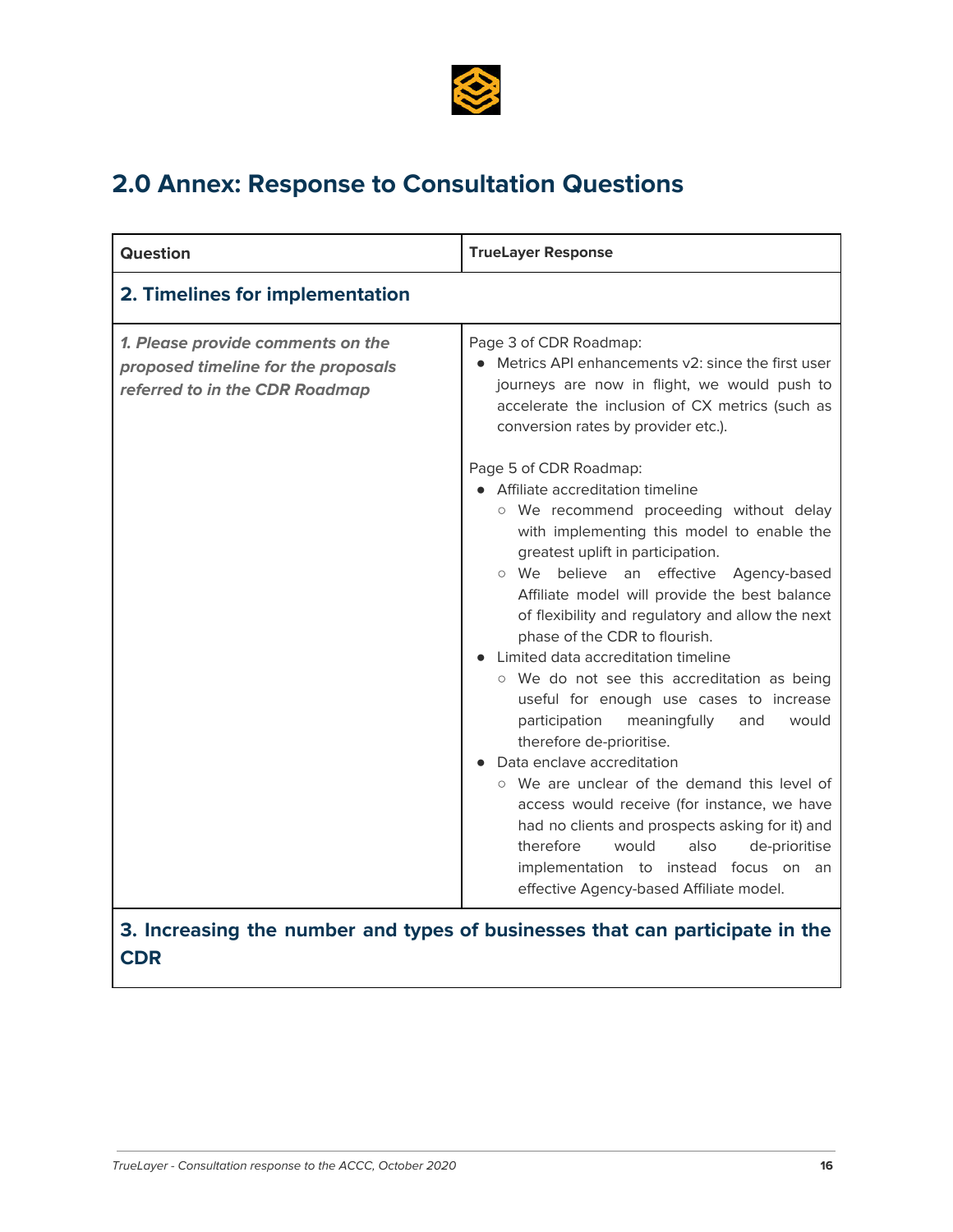

| 2. The proposed rules include three<br>discrete kinds of restricted accreditation<br>(i.e. separate affiliate, data enclave or<br>limited data restrictions). We welcome<br>views on this approach and whether it<br>would provide sufficient flexibility for<br>participants. In responding to this<br>question you may wish to consider<br>whether, for example, restricted<br>accreditation should instead be based on<br>a level of accreditation that permits<br>people to do a range of authorised<br>activities. | • The proposed rules provide flexibility, but also<br>introduce significant complexity to an already<br>complex regime.<br>• This may be confusing to market participants,<br>alternative<br>whose<br>remains<br>utilise<br>to<br>under-regulated means of obtaining the same -<br>or even more - data.<br>We believe that creating momentum in the<br>growth of the CDR's usage is paramount at this<br>stage to learn about the next iterations to the<br>Rules and available models.<br>• Based on our experience and market feedback,<br>we believe the best way to achieve this is to<br>focus on implementing the model most likely to<br>participation: the Affiliate/Sponsor<br>enhance<br>model.<br>Finally, companies who wish to use either of the<br>other two models to access the CDR to service<br>customers better would be able to operate under<br>this model as well, while the reverse is not<br>necessarily true. |
|-------------------------------------------------------------------------------------------------------------------------------------------------------------------------------------------------------------------------------------------------------------------------------------------------------------------------------------------------------------------------------------------------------------------------------------------------------------------------------------------------------------------------|----------------------------------------------------------------------------------------------------------------------------------------------------------------------------------------------------------------------------------------------------------------------------------------------------------------------------------------------------------------------------------------------------------------------------------------------------------------------------------------------------------------------------------------------------------------------------------------------------------------------------------------------------------------------------------------------------------------------------------------------------------------------------------------------------------------------------------------------------------------------------------------------------------------------------------------|
| 3. We also welcome views on alternative<br>risk-based restrictions that could apply to<br>a lower level/s of accreditation, as<br>envisaged by the Open Banking Report,<br>including views on whether, and in what<br>way, an approach based on volume (for<br>example, volume of customers or<br>customer records), could provide an<br>appropriate basis for developing levels of<br>accreditation.                                                                                                                   | Usage volumes could be one of the factors to<br>$\bullet$<br>consider in the appointment of Affiliates and in<br>the Sponsor's decision making around due<br>diligence                                                                                                                                                                                                                                                                                                                                                                                                                                                                                                                                                                                                                                                                                                                                                                 |
| 3.1. Restricted level: limited data restriction                                                                                                                                                                                                                                                                                                                                                                                                                                                                         |                                                                                                                                                                                                                                                                                                                                                                                                                                                                                                                                                                                                                                                                                                                                                                                                                                                                                                                                        |
| 4. What are your views on the low to<br>medium classification of risk for the data<br>set out in Table 1?                                                                                                                                                                                                                                                                                                                                                                                                               | We do not see this restriction accreditation kind<br>$\bullet$<br>as being useful for enough use cases to increase<br>participation meaningfully and would therefore<br>de-prioritise.<br>On the risk assessment itself, it is unclear which<br>factors are used to determine why something is<br>low, medium or high risk, especially in absence                                                                                                                                                                                                                                                                                                                                                                                                                                                                                                                                                                                      |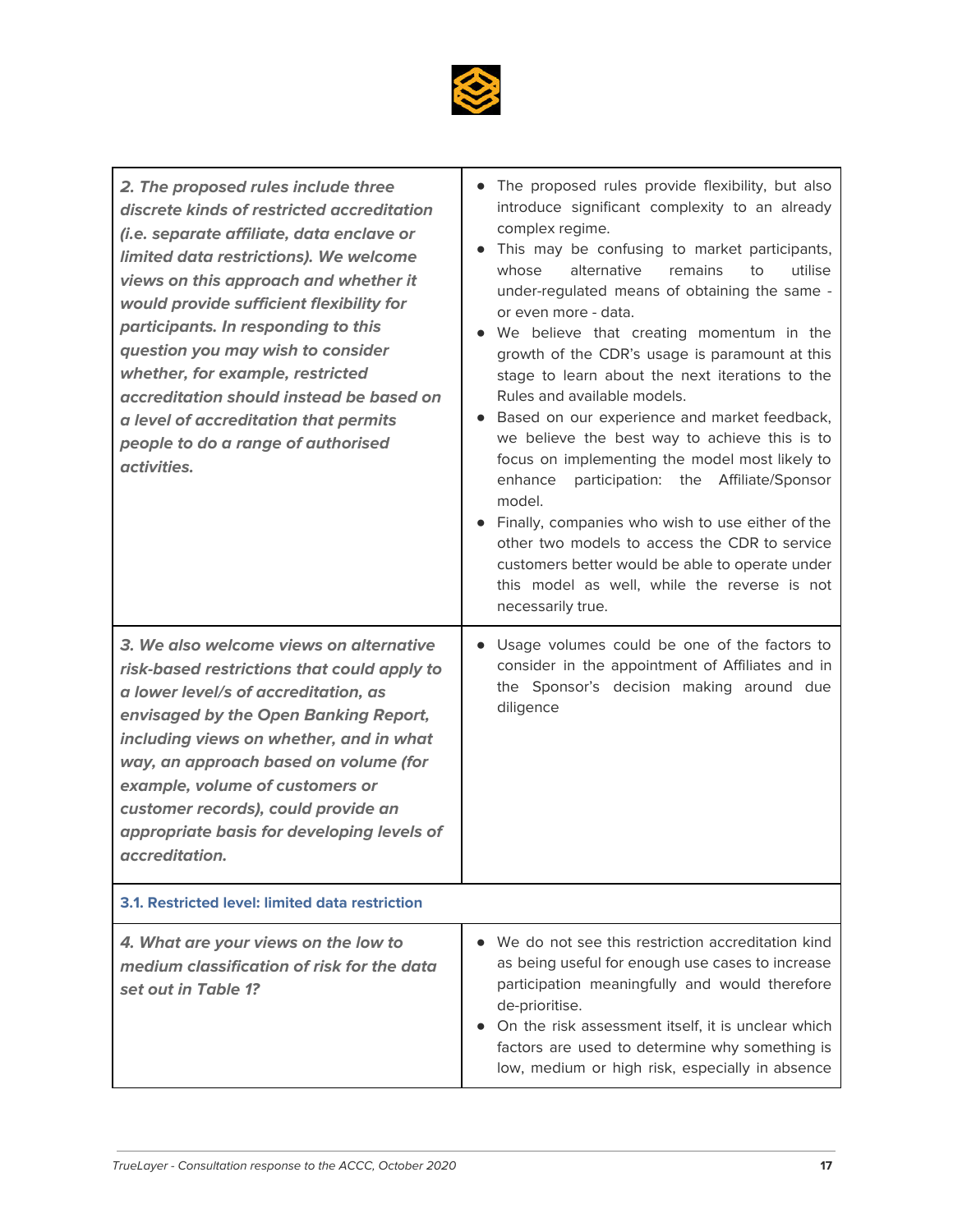

|                                                                                                                                                                                                                                                                                                                                                                                     | of how the data may be used or combined with<br>additional information.<br>While more sophisticated frameworks combining,<br>for instance, data clusters with use cases and<br>recipient industries are conceivable, we believe<br>this introduces a level of complexity and<br>prescriptiveness into the regime which will not<br>lead to more participation and more consumer<br>benefit                                                                                                                                                                                                                                                                              |  |
|-------------------------------------------------------------------------------------------------------------------------------------------------------------------------------------------------------------------------------------------------------------------------------------------------------------------------------------------------------------------------------------|-------------------------------------------------------------------------------------------------------------------------------------------------------------------------------------------------------------------------------------------------------------------------------------------------------------------------------------------------------------------------------------------------------------------------------------------------------------------------------------------------------------------------------------------------------------------------------------------------------------------------------------------------------------------------|--|
| 5. Are the accreditation criteria that apply<br>to a person accredited to the restricted<br>accreditation level (limited data<br>restriction) appropriate for that level?                                                                                                                                                                                                           | It is unclear how a restricted ADR's obligations<br>change depending on whether they are using<br>Low or Medium risk data, or even whether their<br>obligations compared to the unrestricted level<br>are any easier to achieve.<br>The proposed Rules draft includes additional<br>limitations placed on the restricted ADR (limited<br>data restriction) but it is not clear where the<br>obligations have been reduced to reflect the<br>lower amount of risk.                                                                                                                                                                                                       |  |
| 6. Do you consider the restricted level<br>(limited data restriction) would encourage<br>participation in the CDR? What are the<br>potential use cases that this level of<br>accreditation would support, including use<br>cases that would rely on the scope of data<br>available under this level increasing as the<br><b>CDR</b> expands to cover new sectors beyond<br>banking? | We do not believe the restricted accreditation<br>(limited data restriction) would meaningfully<br>encourage participation in the CDR.<br>Some use cases that would be enabled include<br>Account Verification (e.g. a marketplace provider<br>could verify validity of an account and name of<br>the account holder before paying out to a seller<br>on their platform) and Balance Checks (e.g.<br>before taking a payment, a merchant could verify<br>there is enough money on an account).<br>These use cases on their own are unlikely to<br>justify the level of investment that would still be<br>required to achieve this restricted level of<br>accreditation. |  |
| <b>3.2 Restricted Level: Data Enclave Restriction</b>                                                                                                                                                                                                                                                                                                                               |                                                                                                                                                                                                                                                                                                                                                                                                                                                                                                                                                                                                                                                                         |  |
| 7. Do you consider the data enclave<br>restriction would increase participation in<br>the CDR? Where possible, please have<br>regard to potential use cases in the<br>banking sector and CDR rules expansion<br>amendments 15 future CDR sectors.                                                                                                                                   | • We do not see the data enclave restriction as<br>flexible enough to increase participation in the<br>CDR meaningfully.<br>We also believe it limits the possibility for<br>innovators in the market to move at pace, since it<br>couples the technical infrastructure development                                                                                                                                                                                                                                                                                                                                                                                     |  |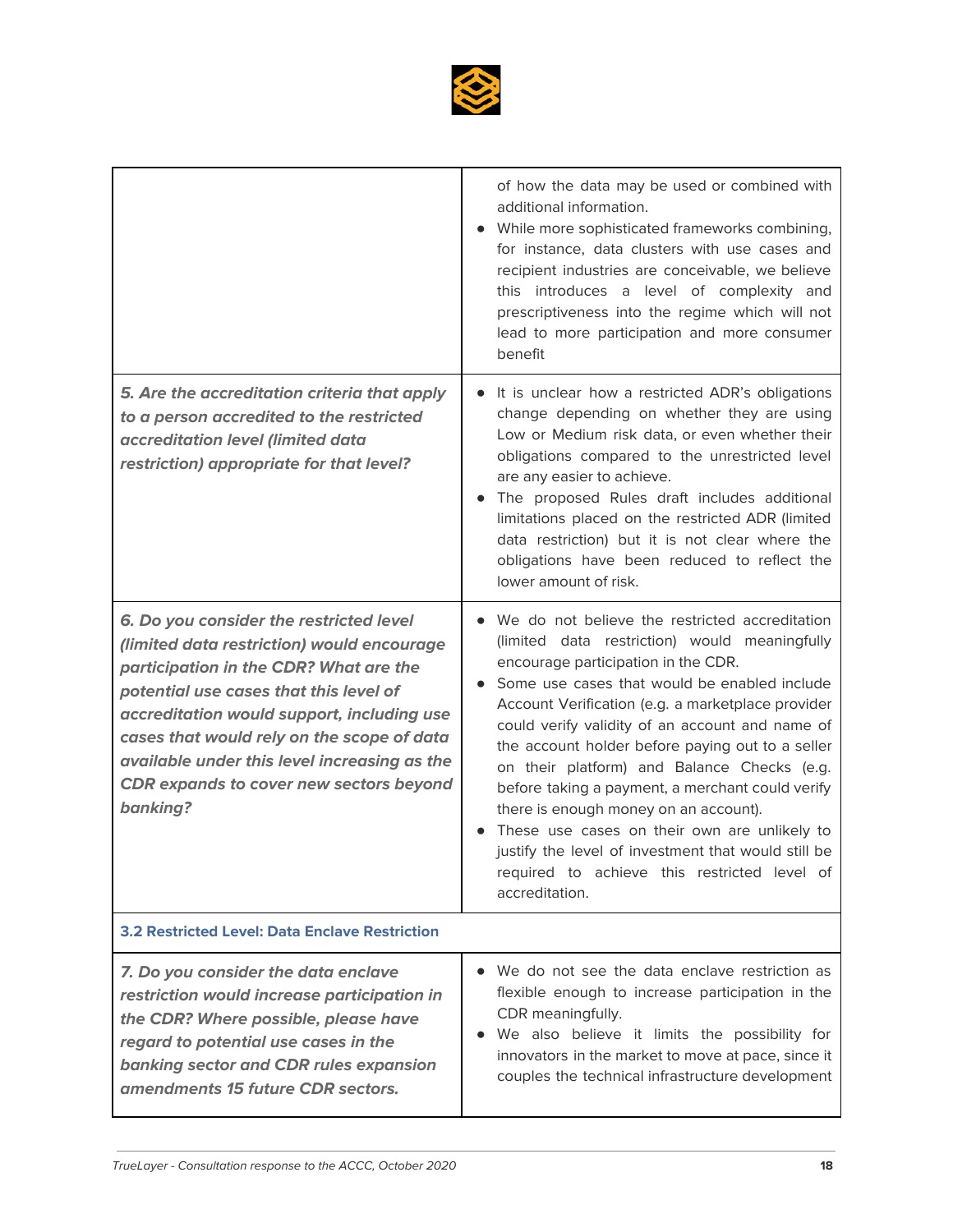

|                                                                                                                                                                                                                                           | of the data enclave environments to their ability<br>to enhance their offers for customers.<br>While there may be some demand for this model,<br>$\bullet$<br>we believe it should not take priority over the<br>more Agency-based Affiliate model.                                                                                                                                                                                                                                                                                                                                                                                                                                                                                                                                                                                                                                                                                                                                                                                                                              |  |
|-------------------------------------------------------------------------------------------------------------------------------------------------------------------------------------------------------------------------------------------|----------------------------------------------------------------------------------------------------------------------------------------------------------------------------------------------------------------------------------------------------------------------------------------------------------------------------------------------------------------------------------------------------------------------------------------------------------------------------------------------------------------------------------------------------------------------------------------------------------------------------------------------------------------------------------------------------------------------------------------------------------------------------------------------------------------------------------------------------------------------------------------------------------------------------------------------------------------------------------------------------------------------------------------------------------------------------------|--|
| 8. Should the combined accredited person<br>(CAP) arrangement between an enclave<br>provider and a restricted level person<br>include additional requirements, for<br>example, in relation to incident<br>management between the parties? | No comment                                                                                                                                                                                                                                                                                                                                                                                                                                                                                                                                                                                                                                                                                                                                                                                                                                                                                                                                                                                                                                                                       |  |
| 9. Should there be additional<br>requirements under Part 1 of Schedule 2<br>for enclave providers in relation to the<br>management of data enclaves?                                                                                      | No comment                                                                                                                                                                                                                                                                                                                                                                                                                                                                                                                                                                                                                                                                                                                                                                                                                                                                                                                                                                                                                                                                       |  |
| <b>3.3 Restricted Level: Affiliate Restriction</b>                                                                                                                                                                                        |                                                                                                                                                                                                                                                                                                                                                                                                                                                                                                                                                                                                                                                                                                                                                                                                                                                                                                                                                                                                                                                                                  |  |
| 10. Do you consider the affiliate restriction<br>level would increase participation in the<br><b>CDR? Where possible, please have regard</b><br>to potential use cases in the banking<br>sector and future CDR sectors.                   | We are of the view that the Affiliate restriction<br>$\bullet$<br>will provide the greatest increase in participation<br>to the CDR.<br>Therefore,<br>we recommend<br>this<br>kind<br>be<br>prioritised in its implementation, and provide<br>detailed considerations on what is crucial in an<br>implementation to achieve more participation<br>and strong oversight in our Focus Section 1.0.<br>This model enables consumer-facing businesses<br>to provide access to the CDR, without the need<br>to themselves undertake the highest level of<br>accreditation. This will significantly reduce the<br>friction to participate in the CDR.<br>The concept of agents or affiliates is well<br>$\bullet$<br>established in other sectors such as lending and<br>insurance, and has direct counterparts in other<br>jurisdictions with Open Banking regulations, such<br>as the UK.<br>It is also extendable into future CDR sectors very<br>easily and gives the ACCC regulatory oversight<br>by focusing market uptake through highly<br>regulated and trustworthy Sponsors. |  |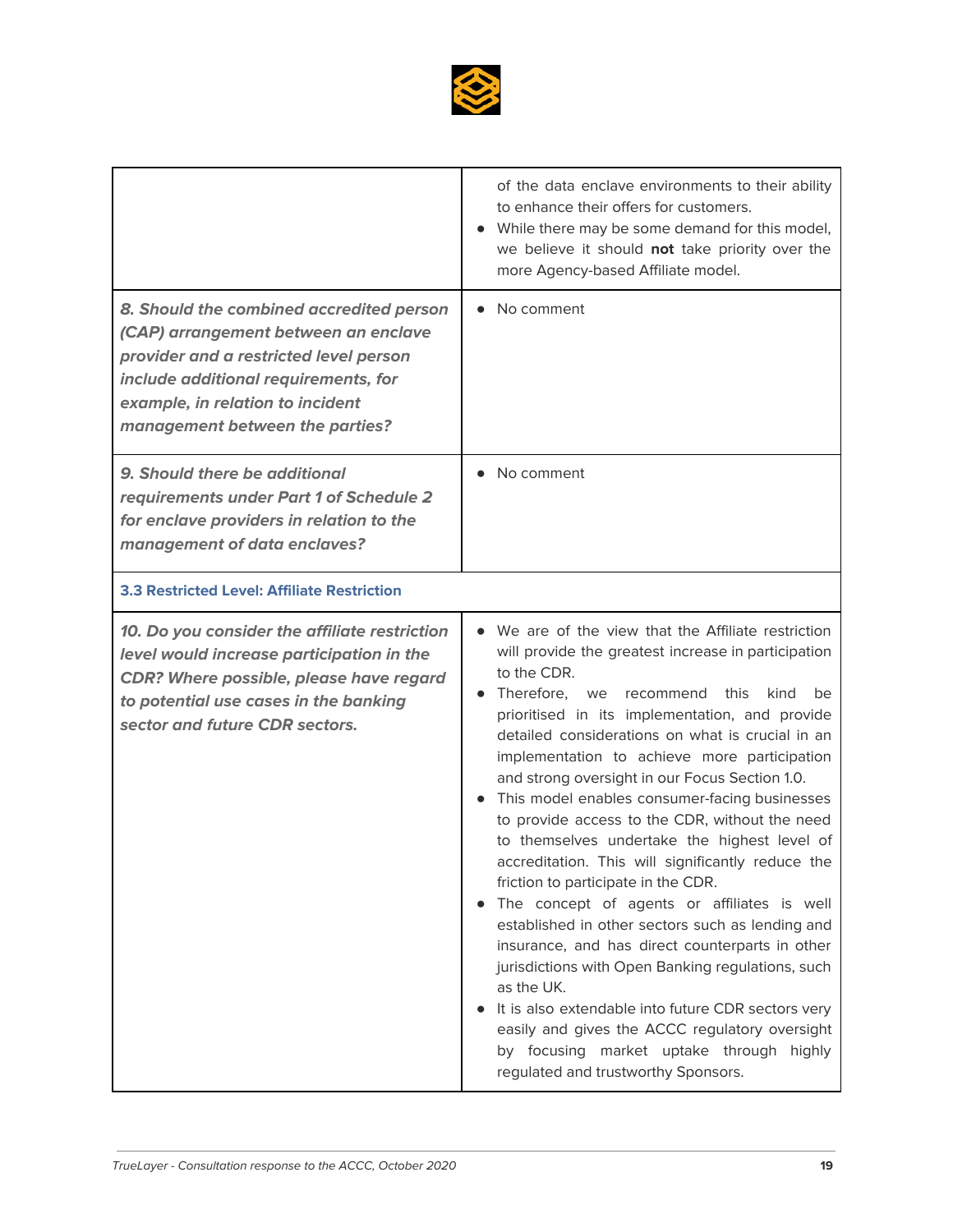

| 11. Should there be additional<br>requirements under Part 1 of Schedule 2<br>for sponsors?                                                                                                                                                                                                                                                                                                                                                                                                                                                                                                                                                                                                                                                              | No, we believe the existing requirements and<br>addition of an ongoing third-party management<br>framework are adequate.                                                                                                                    |
|---------------------------------------------------------------------------------------------------------------------------------------------------------------------------------------------------------------------------------------------------------------------------------------------------------------------------------------------------------------------------------------------------------------------------------------------------------------------------------------------------------------------------------------------------------------------------------------------------------------------------------------------------------------------------------------------------------------------------------------------------------|---------------------------------------------------------------------------------------------------------------------------------------------------------------------------------------------------------------------------------------------|
| 12. Where a sponsor and affiliate rely on a<br><b>CAP arrangement, should the CAP</b><br>arrangement include additional<br>requirements, for example, in relation to<br>incident management between the<br>parties?                                                                                                                                                                                                                                                                                                                                                                                                                                                                                                                                     | No, we recommend that the CAP arrangement<br>should be left to the commercial parties to agree<br>in line with existing requirements and with a view<br>to the fact that the Sponsor is the main<br>accredited party.                       |
| 13. The draft rules envisage that all of<br>Schedule 2 will apply to an affiliate of a<br>sponsor. However, depending on the<br>relationship between the sponsor and the<br>affiliate, there may be options to reduce<br>the risk associated with this model which<br>in turn could result in fewer controls being<br>relevant for some affiliates. We are<br>interested in views on whether a<br>distinction could, or should, be made for<br>different levels of access to data between<br>sponsors and affiliates (some examples<br>below), and, if so, what approach to<br>assurance of the information security<br>criterion may be appropriate.<br><b>Example level 1:</b> affiliate is able to obtain<br>access to any CDR data collected by the | recommend that the responsibility of<br>We<br>determining which controls are necessary should<br>pass to the Sponsor, and that the level of control<br>would need to be attested by the Affiliate in<br>accordance with their access level. |
| accredited sponsor and all data is held and<br>managed on the affiliate member's systems.<br><b>Example level 2: affiliate is able to access all</b><br>data sets, but uses some of the sponsor's<br>systems and applications to access or<br>manage the data.                                                                                                                                                                                                                                                                                                                                                                                                                                                                                          |                                                                                                                                                                                                                                             |
|                                                                                                                                                                                                                                                                                                                                                                                                                                                                                                                                                                                                                                                                                                                                                         |                                                                                                                                                                                                                                             |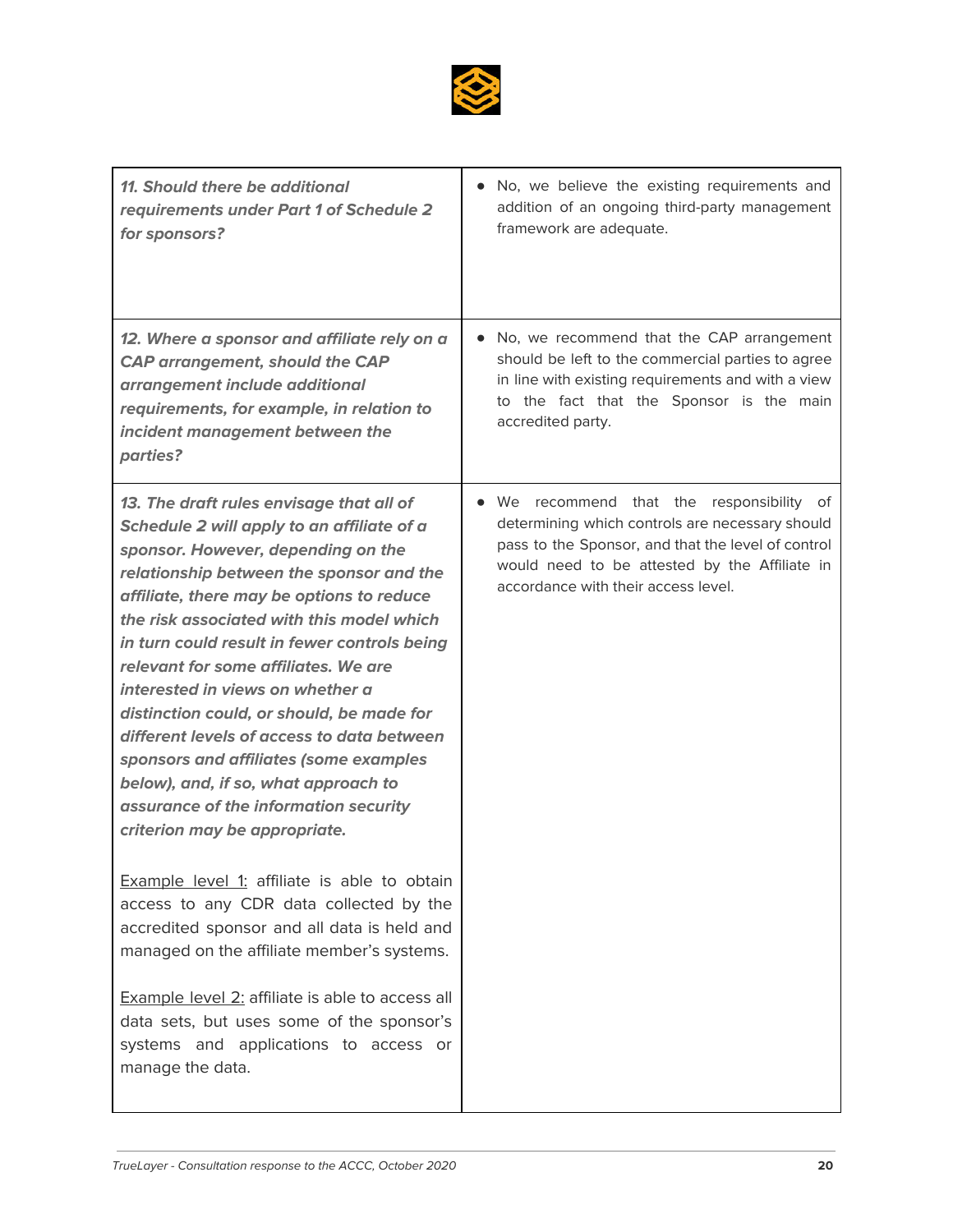

Example level 3: affiliate obtains access to a limited amount of CDR data held by the sponsor, or entirely uses the accredited sponsor's systems and applications to access or manage the data.

## **4. Expanding how accredited persons can work together**

#### **4.1. Combined Accredited Person arrangements**

**14. We consider that in the case of a CAP arrangement, it is appropriate for the principal (having the relationship with the consumer) to be responsible for ensuring that customer-facing aspects of the CDR regime are delivered (for example, dashboards and any customer-facing communications, including in relation to dispute resolution). We welcome views on this position.** ● No comment. **4.2. Transfer of CDR data between accredited persons**

| 15. Should consumers be able to consent<br>to the disclosure of their CDR data at the<br>same time they give a consent to collect<br>and a consent to use their CDR data? | · Yes, it should be possible to combine or<br>separate consents as it makes sense in the<br>context of their product or service.<br>• Adding complexity or prescriptions to separate<br>steps in the Rules or CX Standards will, in our<br>limit CX innovation<br>and<br>iterative<br>view.<br>improvement. |
|---------------------------------------------------------------------------------------------------------------------------------------------------------------------------|-------------------------------------------------------------------------------------------------------------------------------------------------------------------------------------------------------------------------------------------------------------------------------------------------------------|
| 15(a) Is the proposed threshold for being<br>able to offer an alternative good or service<br>in rule 7.5(3)(a)(iv) appropriate?                                           | $\bullet$ Yes<br>• However, we do not believe this should be<br>restricted to only accredited persons, as we have<br>outlined in other parts of this response.                                                                                                                                              |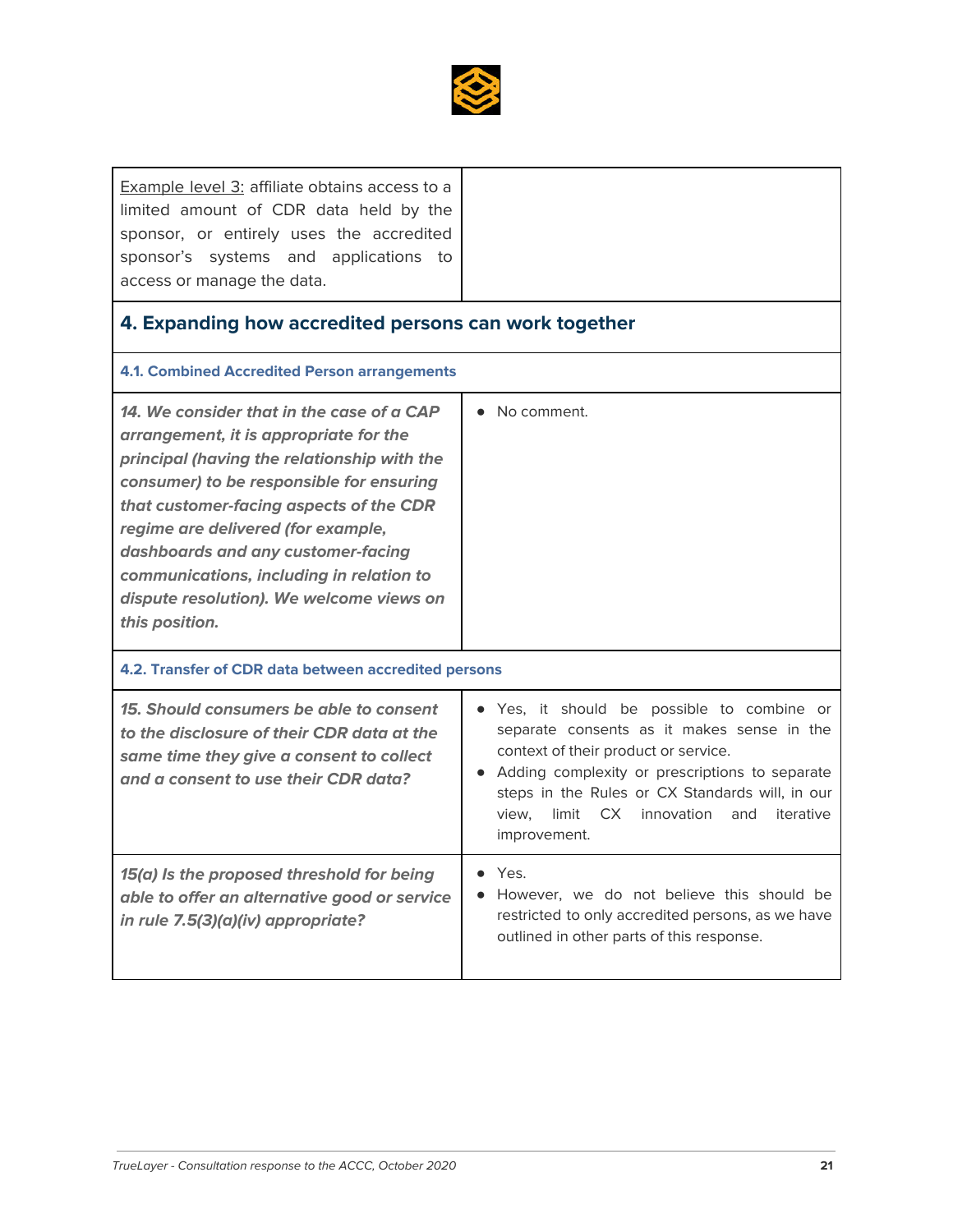

**15(b) The transfer of CDR data between accredited persons will be commonly facilitated through commercial arrangements. Should those commercial arrangements be made transparent to the consumer and, if so, to what extent?**

• The consumer should be made aware of the commercial arrangement, but the form thereof should be left to the accredited person, who is already obliged in 7.5(3)(a)(iv) to keep the consumer's interest in focus. For example a suitable disclosure could be: *"In providing you this [insert service], we (ADR A) may be compensated by the service provider (ADR 2)."* or *"We (ADR 1) partner with (ADR2) to help you find the best deals on your mortgage. To do that, we'll share your data with them securely."*

# **5. Greater flexibility for consumers to share their CDR data**

#### **5.1. Disclosure to trusted advisors**

**16. To which professional classes do you consider consumers should be able to consent to ADRs disclosing their CDR Data? How should these classes be described in the rules? Please have regard to the likely benefits to consumers and the profession's regulatory regime in your response.**

- As stated throughout this response, we believe that consumers should be able to consent for their data to be disclosed to any third party of their choosing and not just Trusted Advisors, subject to appropriate consent being provided.
- On the specific proposal of Trusted Advisors, we recommend that, instead of a closed list, a guideline be provided for ADRs and consumers to consider (prior to sharing) whether the third party getting access to the data is trusted, taking into account regulation under another professional standard (such as AFSL, ICAANZ, Authorised Representatives, fiduciary duty rules etc).
- These quidelines would provide a suggested list of professions, which could include those outlined by the ACCC, but leave room to ADRs to interpret reasonably according to a risk assessment. This interpretation would then be subject to scrutiny by the ACCC as part of ongoing enforcement, while allowing industry to develop innovative, customer-centric sharing patterns.
- On the specific list the ACCC has suggested, we believe it should include regulated lenders.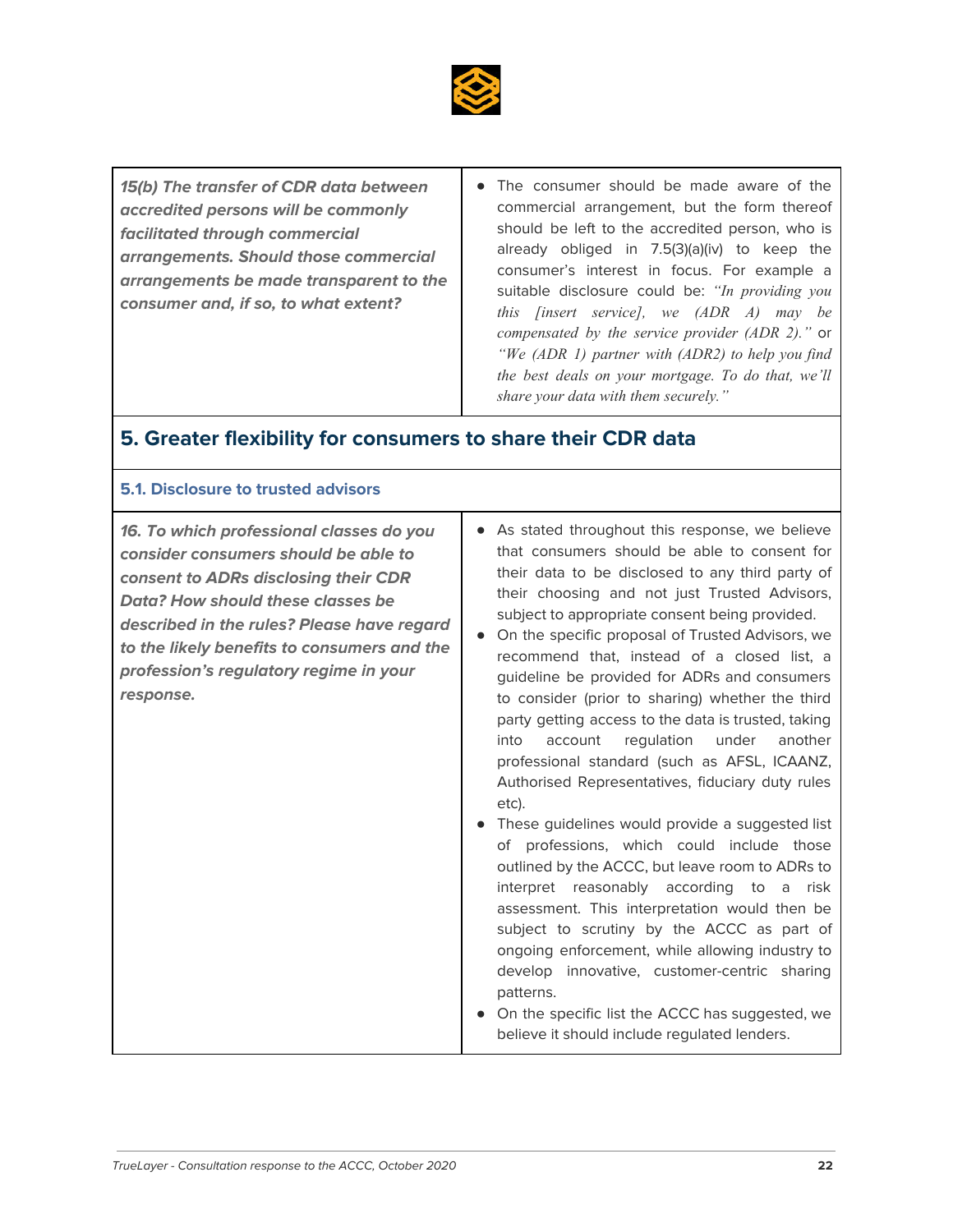

| 17. Should disclosures of CDR data to<br>trusted advisors by ADRs be limited to<br>situations where the ADR is providing a<br>good or service directly to the consumer?                                                                                                                                                                                    | No.<br>$\bullet$<br>Further, in many use cases we see for this Rule,<br>consumers are likely to be contractually engaged<br>directly with the Trusted Advisor, and not the<br>ADR.<br>As such, it will introduce additional complexity<br>and limit the sharing of data significantly,<br>resulting in no increased participation in the<br>CDR.<br>Further, this principle is in direct conflict with the<br>proposed Affiliate rules. It is likely that ADRs<br>(especially intermediaries) will be engaged to<br>perform valuable services in the secure<br>collection, management, and disclosure of data. |  |
|------------------------------------------------------------------------------------------------------------------------------------------------------------------------------------------------------------------------------------------------------------------------------------------------------------------------------------------------------------|----------------------------------------------------------------------------------------------------------------------------------------------------------------------------------------------------------------------------------------------------------------------------------------------------------------------------------------------------------------------------------------------------------------------------------------------------------------------------------------------------------------------------------------------------------------------------------------------------------------|--|
| 17(a) If not, should measures be in place to<br>prevent ADRs from operating as mere<br>conduits for CDR data to other<br>(non-accredited) data service providers?                                                                                                                                                                                          | No. We believe no restrictions should be put in<br>$\bullet$<br>place, since ADRs are already required to<br>operate on the basis of consumer consent and<br>clear disclosures.<br>Instead, the focus of the Rules or, better yet, the<br>CX Standards should be on what information is<br>required to be shared with the CDR consumer<br>before they can consent to data being shared<br>with non-accredited third parties.                                                                                                                                                                                   |  |
| 5.2. Disclosure of CDR insights                                                                                                                                                                                                                                                                                                                            |                                                                                                                                                                                                                                                                                                                                                                                                                                                                                                                                                                                                                |  |
| 18. Should disclosures of CDR data<br>insights be limited to derived CDR data<br>(i.e. excluding 'raw' CDR data as disclosed<br>by the data holder)?                                                                                                                                                                                                       | No, we believe the consumer should be able to<br>share data with parties of their choosing, subject<br>to adequate consent being collected.                                                                                                                                                                                                                                                                                                                                                                                                                                                                    |  |
| 19. What transparency requirements<br>should apply to disclosures of CDR data<br>insights? For example, should ADRs be<br>required to provide the option for<br>consumers to view insights via their<br>dashboard, or should consumers be able<br>to elect to view an insight before they<br>consent for it to be disclosed to a<br>non-accredited person? | The disclosure of CDR data insights should<br>follow appropriate disclosure consents, where<br>the consumer is made aware who the data is<br>being shared with, including information on their<br>status as a non-accredited party and what this<br>means.<br>We do not believe consumers need to be able to<br>$\bullet$<br>elect to view an insight before they consent for it<br>to be disclosed, although it may be something an<br>ADR chooses to share to build consumer trust<br>and increase conversion.                                                                                               |  |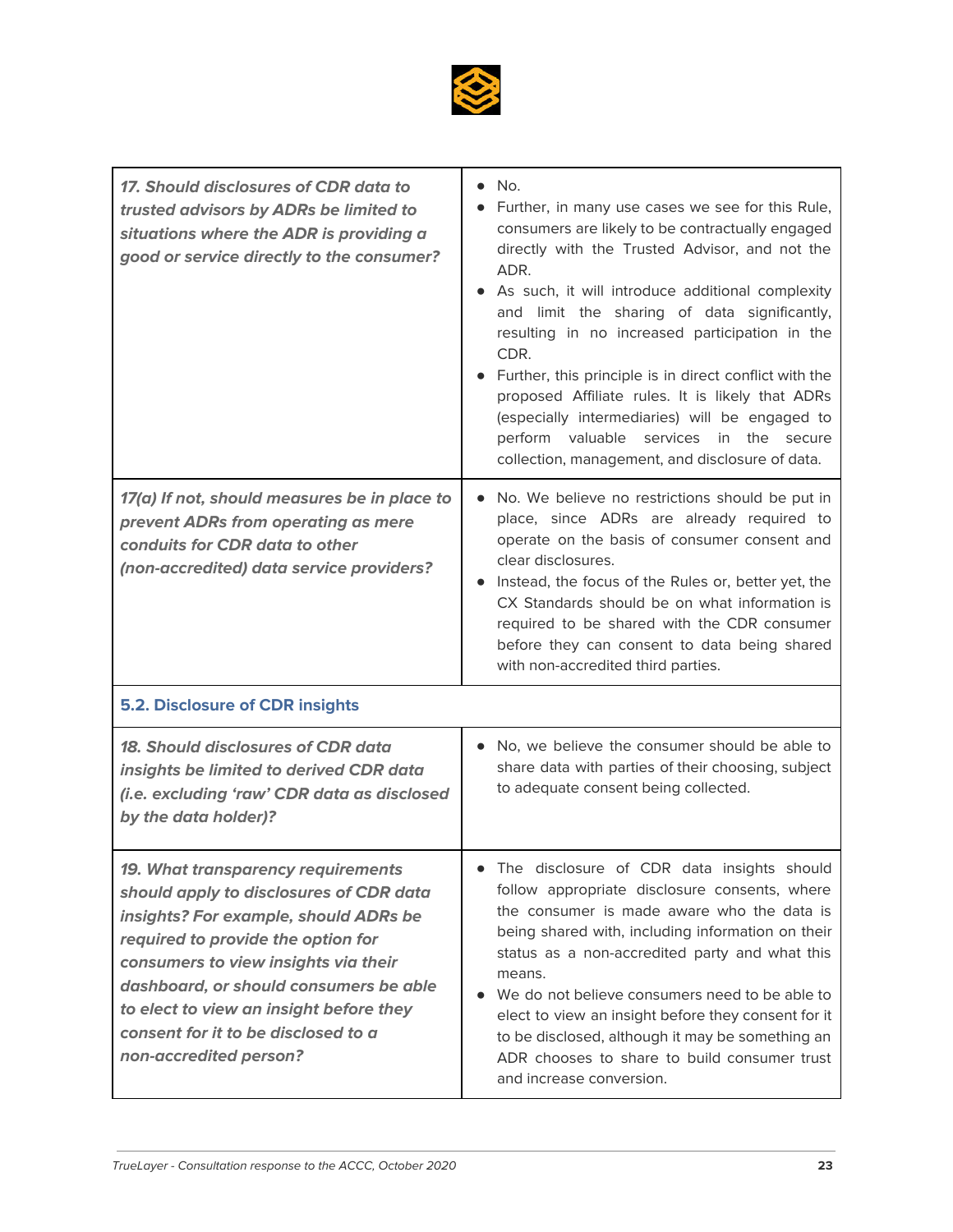

|                                                                                                                                                                                                                                                  | • Furthermore, we do not recommend that the<br>Rules prescribe that an ADR retain records of<br>insights they have provided on consumers, since<br>this<br>could<br>preclude<br>interesting<br>and<br>data-minimising business models where an ADR<br>only temporarily stores data flowing through their<br>systems to provide said insights.<br>• A suggested amendment would be to include<br>language indicating that this disclosure only<br>applies if data has been retained by the ADR. |  |
|--------------------------------------------------------------------------------------------------------------------------------------------------------------------------------------------------------------------------------------------------|------------------------------------------------------------------------------------------------------------------------------------------------------------------------------------------------------------------------------------------------------------------------------------------------------------------------------------------------------------------------------------------------------------------------------------------------------------------------------------------------|--|
| 6. Extending the CDR to more consumers (eg Businesses)                                                                                                                                                                                           |                                                                                                                                                                                                                                                                                                                                                                                                                                                                                                |  |
| 6.2. Specific rules for business partnerships                                                                                                                                                                                                    |                                                                                                                                                                                                                                                                                                                                                                                                                                                                                                |  |
| 20. We are seeking feedback on the<br>proposal for enabling business consumers<br>(both nonindividuals and business<br>partnerships) to share CDR data.                                                                                          | We support the ACCC extending the CDR to<br>business consumers including non-individuals<br>and business partnerships.<br>We agree with the ACCC that extending the CDR<br>to business consumers is particularly important<br>to driving the uptake of the CDR by consumers in<br>the business banking space.                                                                                                                                                                                  |  |
| 21. In particular, we welcome comment on<br>the proposal to require a data holder to<br>provide a single dashboard to business<br>consumers which can be accessed by any<br>nominated representative to manage CDR<br>data sharing arrangements. | We support the functionality to enable business<br>consumers to access and self-serve their CDR<br>data sharing arrangements.                                                                                                                                                                                                                                                                                                                                                                  |  |
| 22. Are there other implementation issues<br>the ACCC should be aware of in relation<br>to the proposed rules for CDR data<br>sharing by non-individuals? CDR rules<br>expansion amendments 36                                                   | No comment.                                                                                                                                                                                                                                                                                                                                                                                                                                                                                    |  |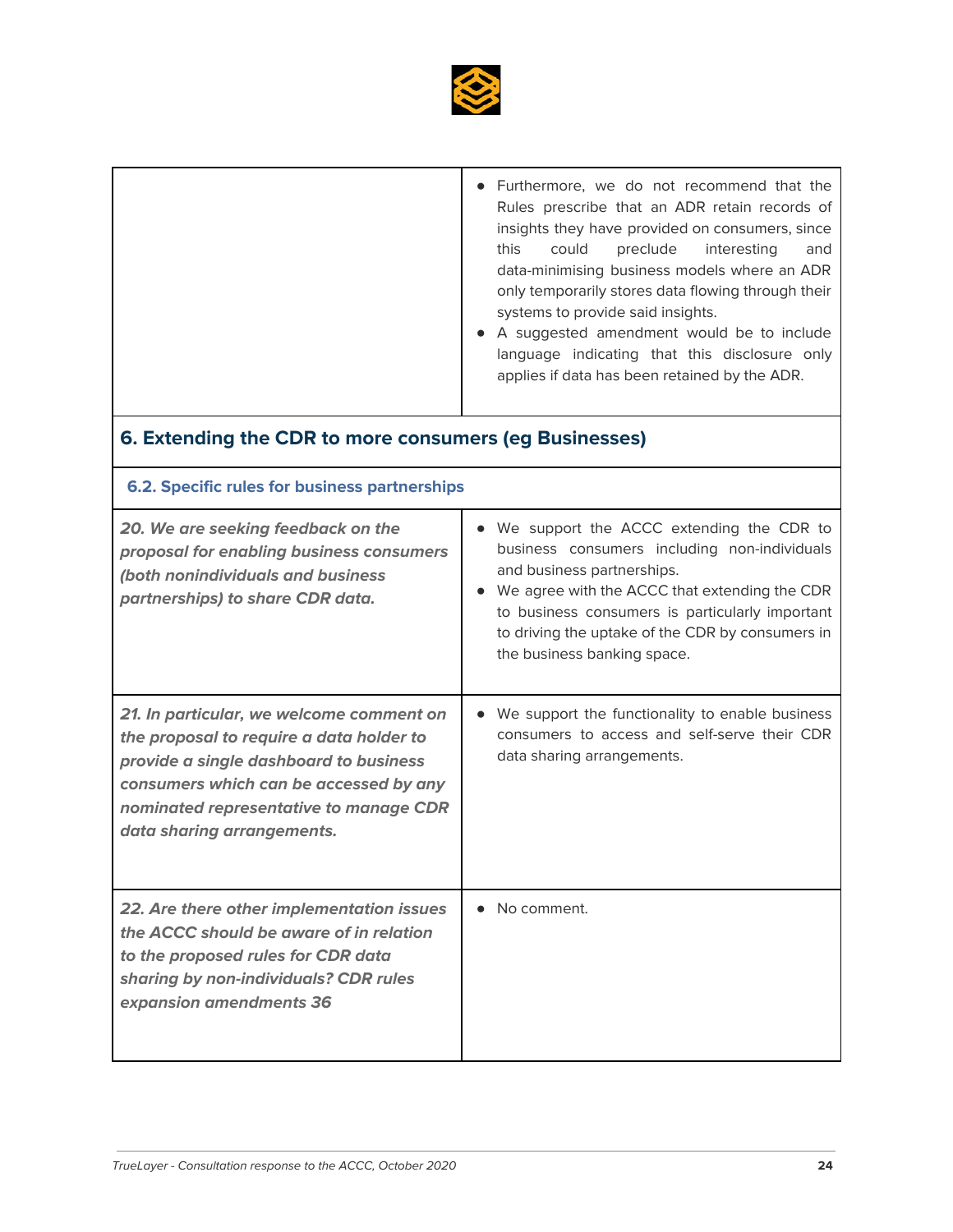

| 23. We welcome comment on the<br>proposed approach to require data<br>holders to treat business partnerships in<br>line with the approach for dealing with<br>business consumers? Do you foresee any<br>technical or other implementation<br>challenges with taking this approach for<br>business partnerships that the ACCC<br>should take into account? | No comment.                                                                                                                                                                                                                                                                           |  |
|-----------------------------------------------------------------------------------------------------------------------------------------------------------------------------------------------------------------------------------------------------------------------------------------------------------------------------------------------------------|---------------------------------------------------------------------------------------------------------------------------------------------------------------------------------------------------------------------------------------------------------------------------------------|--|
| 24. Should additional protections be<br>introduced for personal information<br>relating to business partners who are<br>individuals?                                                                                                                                                                                                                      | No, we believe the level of protection built into<br>the CDR Regime is already at a very high<br>standard.                                                                                                                                                                            |  |
| 25. Are there other aspects of the rules<br>that may require consequential changes<br>as a result of the enablement of business<br>consumers? For example, are the internal<br>dispute resolution requirements<br>appropriate for business consumers?                                                                                                     | No comment.<br>$\bullet$                                                                                                                                                                                                                                                              |  |
| <b>6.3. Secondary users</b>                                                                                                                                                                                                                                                                                                                               |                                                                                                                                                                                                                                                                                       |  |
| 26. We welcome feedback on the<br>proposals for enabling authorised users to<br>share CDR data.                                                                                                                                                                                                                                                           | No comment.<br>$\bullet$                                                                                                                                                                                                                                                              |  |
| 27. Should persons beyond those with the<br>ability to make transactions on an account<br>be considered a person with 'account<br>privileges' in the banking sector?                                                                                                                                                                                      | Yes, for instance a user who has the right to<br>$\bullet$<br>submit transaction requests but cannot approve<br>the transaction to actually be made.<br>Similarly, users with lower account privileges<br>could request the sharing of data, to have it<br>approved by a master user. |  |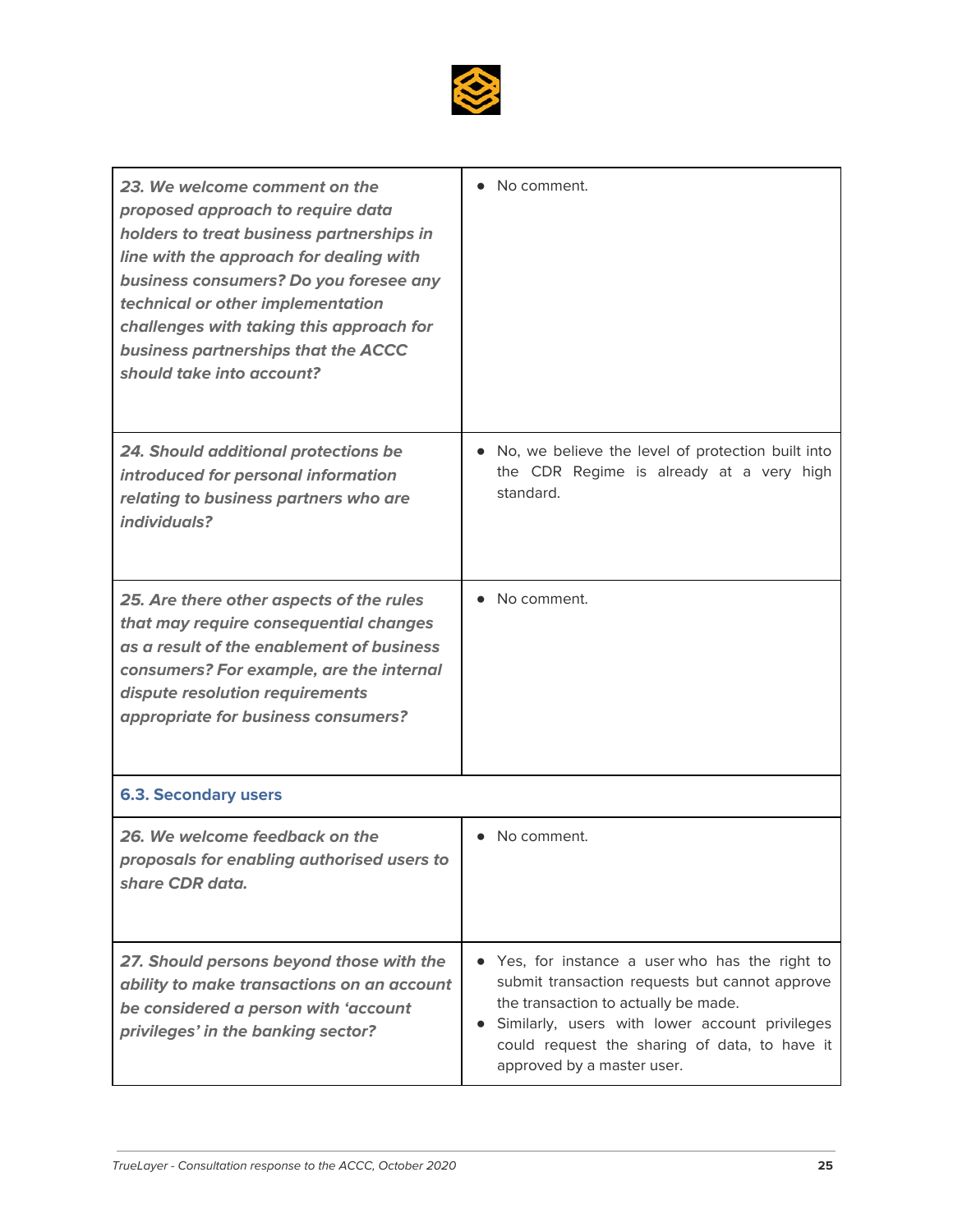

| 28. How should secondary users rules<br>operate in a joint account context?                                                                                                                                                                                                                                                                                                                                                                                                                                                                                                                                                                                                                                                                                                                                                                                             | No comment.                                                                                                                                                                                                                                                                                                                                                                                                                                |
|-------------------------------------------------------------------------------------------------------------------------------------------------------------------------------------------------------------------------------------------------------------------------------------------------------------------------------------------------------------------------------------------------------------------------------------------------------------------------------------------------------------------------------------------------------------------------------------------------------------------------------------------------------------------------------------------------------------------------------------------------------------------------------------------------------------------------------------------------------------------------|--------------------------------------------------------------------------------------------------------------------------------------------------------------------------------------------------------------------------------------------------------------------------------------------------------------------------------------------------------------------------------------------------------------------------------------------|
| 29. As well as having the ability to<br>withdraw a 'secondary user instruction',<br>should account holders be able to have<br>granular control and withdraw sharing<br>with specific accredited persons that have<br>been initiated by a secondary user?                                                                                                                                                                                                                                                                                                                                                                                                                                                                                                                                                                                                                | No comment.                                                                                                                                                                                                                                                                                                                                                                                                                                |
| 7. Facilitating improved consumer experiences                                                                                                                                                                                                                                                                                                                                                                                                                                                                                                                                                                                                                                                                                                                                                                                                                           |                                                                                                                                                                                                                                                                                                                                                                                                                                            |
| 7.1. Sharing CDR data on joint accounts                                                                                                                                                                                                                                                                                                                                                                                                                                                                                                                                                                                                                                                                                                                                                                                                                                 |                                                                                                                                                                                                                                                                                                                                                                                                                                            |
| 30. We are seeking feedback on our<br>proposals relating to sharing CDR data on<br>joint accounts, including:<br>a. the proposed approach to require data<br>holders to allow consumers to set their<br>preferences (a disclosure option) as part of<br>the authorisation process<br>b. the proposed approach of allowing 'joint<br>account holder B' to withdraw an approval<br>at any time<br>c. the expansion of the rules to include joint<br>accounts held by more than two individuals<br>d. the proposal that joint account holder B<br>does not have to 'approve' amendments to<br>authorisations<br>e. the proposed approach that the rules do<br>not require (but do not prohibit) the history<br>of disclosure option selections<br>being<br>displayed to consumers as part of the joint<br>account management service or data<br>holder consumer dashboard. | We are in agreement with all proposed changes<br>and welcome the simplifications and additional<br>flexibility they introduce.<br>We especially welcome the requirement for joint<br>account holders to be provided with an online<br>joint account management service. This is a<br>minimum step to ensuring joint account holders<br>can also participate in a CDR that is to deliver<br>better digitally-enabled services and products. |

I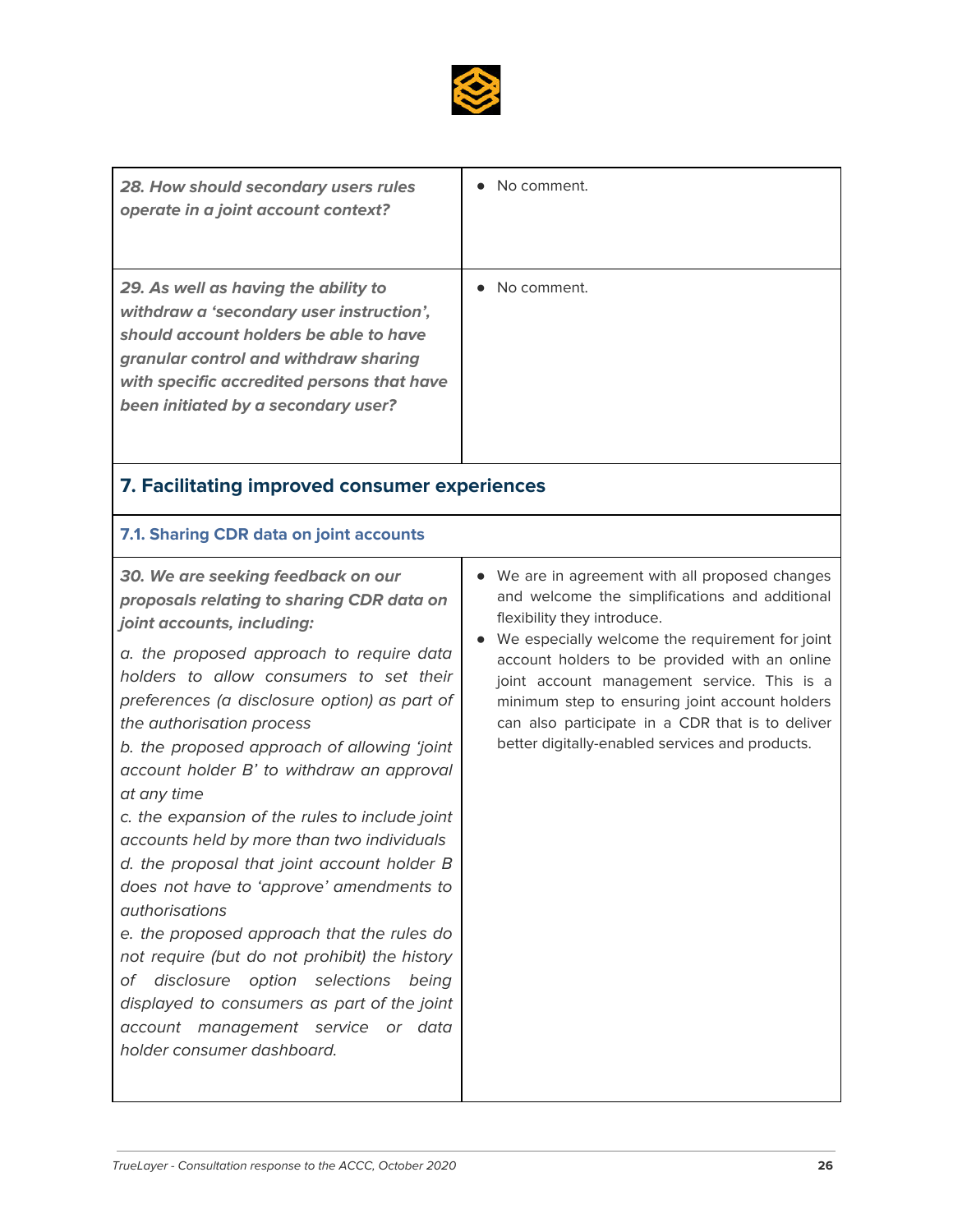

| 31. Do the benefits of requiring data<br>holders to display on-disclosures to 'joint<br>account holder B' outweigh the costs?                              | No, the benefits do not outweigh the costs, and<br>agree with the reasons listed in the consultation<br>paper. We also believe the market can and will<br>provide this service if it is desired by customers.                                                                                                                                                                                                                                                                                                                                                                                                                                                                                                                                                                                                                                                                                                                                                                                                                                                                                                                                                                                                                                                                                                                                                                                                                                                                                                                                                                                                                                                                                                                                                                                                                                                                                                     |
|------------------------------------------------------------------------------------------------------------------------------------------------------------|-------------------------------------------------------------------------------------------------------------------------------------------------------------------------------------------------------------------------------------------------------------------------------------------------------------------------------------------------------------------------------------------------------------------------------------------------------------------------------------------------------------------------------------------------------------------------------------------------------------------------------------------------------------------------------------------------------------------------------------------------------------------------------------------------------------------------------------------------------------------------------------------------------------------------------------------------------------------------------------------------------------------------------------------------------------------------------------------------------------------------------------------------------------------------------------------------------------------------------------------------------------------------------------------------------------------------------------------------------------------------------------------------------------------------------------------------------------------------------------------------------------------------------------------------------------------------------------------------------------------------------------------------------------------------------------------------------------------------------------------------------------------------------------------------------------------------------------------------------------------------------------------------------------------|
| <b>7.2. Amending consents</b>                                                                                                                              |                                                                                                                                                                                                                                                                                                                                                                                                                                                                                                                                                                                                                                                                                                                                                                                                                                                                                                                                                                                                                                                                                                                                                                                                                                                                                                                                                                                                                                                                                                                                                                                                                                                                                                                                                                                                                                                                                                                   |
| 32. Should accredited persons be required<br>to offer consumers the ability to amend<br>consents in the consumer dashboard, or<br>should this be optional? | No, it should be possible but optional to provide<br>$\bullet$<br>the functionality to amend consents in the<br>consumer dashboard.<br>We believe the current requirement to allow<br>deleting a consent entirely via the dashboard is<br>adequate to satisfy the most likely case for<br>visiting the dashboard (i.e. a consumer who<br>wishes to review and stop sharing entirely).<br>Consent amendments are much more likely to<br>occur in a contextual user journey where an ADR<br>offers additional services or products which<br>require amended consent.<br>Incentives are also aligned such that ADRs are<br>more likely to include amending consents in<br>addition to complete deletion on their consumer<br>dashboard, since they most likely want to keep<br>connections active and consumers engaged.<br>Separately, the ACCC could consider preventing<br>ADHs from allowing more nuanced consent<br>amendments in their consumer dashboard. Since<br>they may not be aware of which data is required<br>to power the ADRs use cases, a potentially<br>complex consent amendment could lead to<br>unexpected downstream consequences and a<br>confusing customer experience, as illustrated<br>below.<br>Example<br>Consumer Aaron signs up to ADR Creditavoidr's personal finance<br>management app which offers to track their account balances to<br>help them avoid overdraft fees To provide this service,<br>Creditavoidr needs ongoing consent to collect, at least, balance<br>information and scheduled payments Aaron unrelatedly signs into<br>his ADH Westpac's online account and explores his consumer<br>dashboard Here, he sees Creditavoidr but decides to amend the<br>consent to exclude scheduled payments This means Creditavoidr<br>cannot provide their service properly anymore, but since Westpac<br>did not know about this, they could not warn against this specific |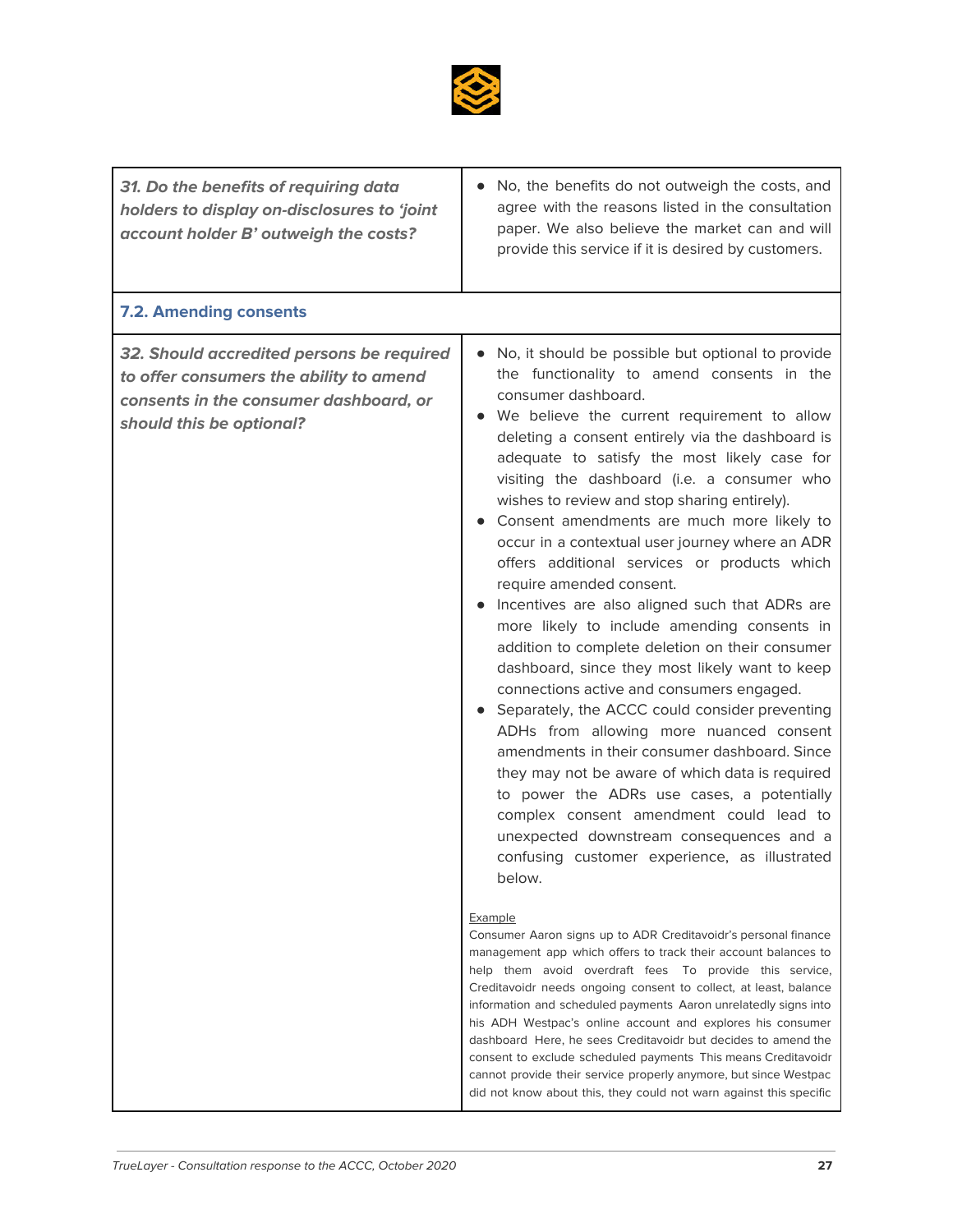

|                                                                                                                                                                                                                                                                                                                                       | scenario clearly enough and Aaron misses notifications from<br>Creditavoidr to that effect The next day, Consumer Aaron's mobile<br>phone bill takes him overdrawn and he is angry at both<br>Creditavoidr and Westpac A total deletion of the consent would<br>have had the same effect but the impact would likely have been<br>clearer to Aaron                                                                                                                                                                                                                                                                                                                                                                                                                  |  |  |
|---------------------------------------------------------------------------------------------------------------------------------------------------------------------------------------------------------------------------------------------------------------------------------------------------------------------------------------|---------------------------------------------------------------------------------------------------------------------------------------------------------------------------------------------------------------------------------------------------------------------------------------------------------------------------------------------------------------------------------------------------------------------------------------------------------------------------------------------------------------------------------------------------------------------------------------------------------------------------------------------------------------------------------------------------------------------------------------------------------------------|--|--|
| 33. We are seeking feedback on the<br>proposed rules about the way accredited<br>persons are able to invite consumers to<br>amend their consents. Should a consumer<br>be able to amend consent for direct<br>marketing or research in the same way as<br>amending consent for use of data in the<br>provision of goods and services? | Yes, the consumer should be able to amend for<br>$\bullet$<br>both direct marketing and research in the same<br>way as for additional products or services they<br>provide.                                                                                                                                                                                                                                                                                                                                                                                                                                                                                                                                                                                         |  |  |
| 34. Should the authorisation process for<br>amending authorisations also be<br>simplified?                                                                                                                                                                                                                                            | Yes.                                                                                                                                                                                                                                                                                                                                                                                                                                                                                                                                                                                                                                                                                                                                                                |  |  |
| 7.3. Separate consents approach                                                                                                                                                                                                                                                                                                       |                                                                                                                                                                                                                                                                                                                                                                                                                                                                                                                                                                                                                                                                                                                                                                     |  |  |
| 35. We are seeking feedback on the<br>proposed approach of separating the<br>consent to collect from the consent to use<br><b>CDR</b> data (rather than combining consent<br>to collect and use).                                                                                                                                     | We agree with the reasoning for separating the<br>$\bullet$<br>concepts of collection from use, and believe it<br>can be a useful enhancement to the CDR regime.<br>However, we recommend that the rules allow for<br>$\bullet$<br>enough flexibility for the data standards body<br>and/or market participants to find the best way to<br>use this separation to drive better consumer<br>journeys and clarity.<br>In any case, we recommend as few steps as<br>possible be required for the ADR to obtain<br>consent. The more steps that are required of the<br>consumer, the more likely the authorisation<br>would not be completed and alternative<br>under-regulated<br>methods<br>continue<br>be<br>to<br>prioritized by businesses seeking access to data. |  |  |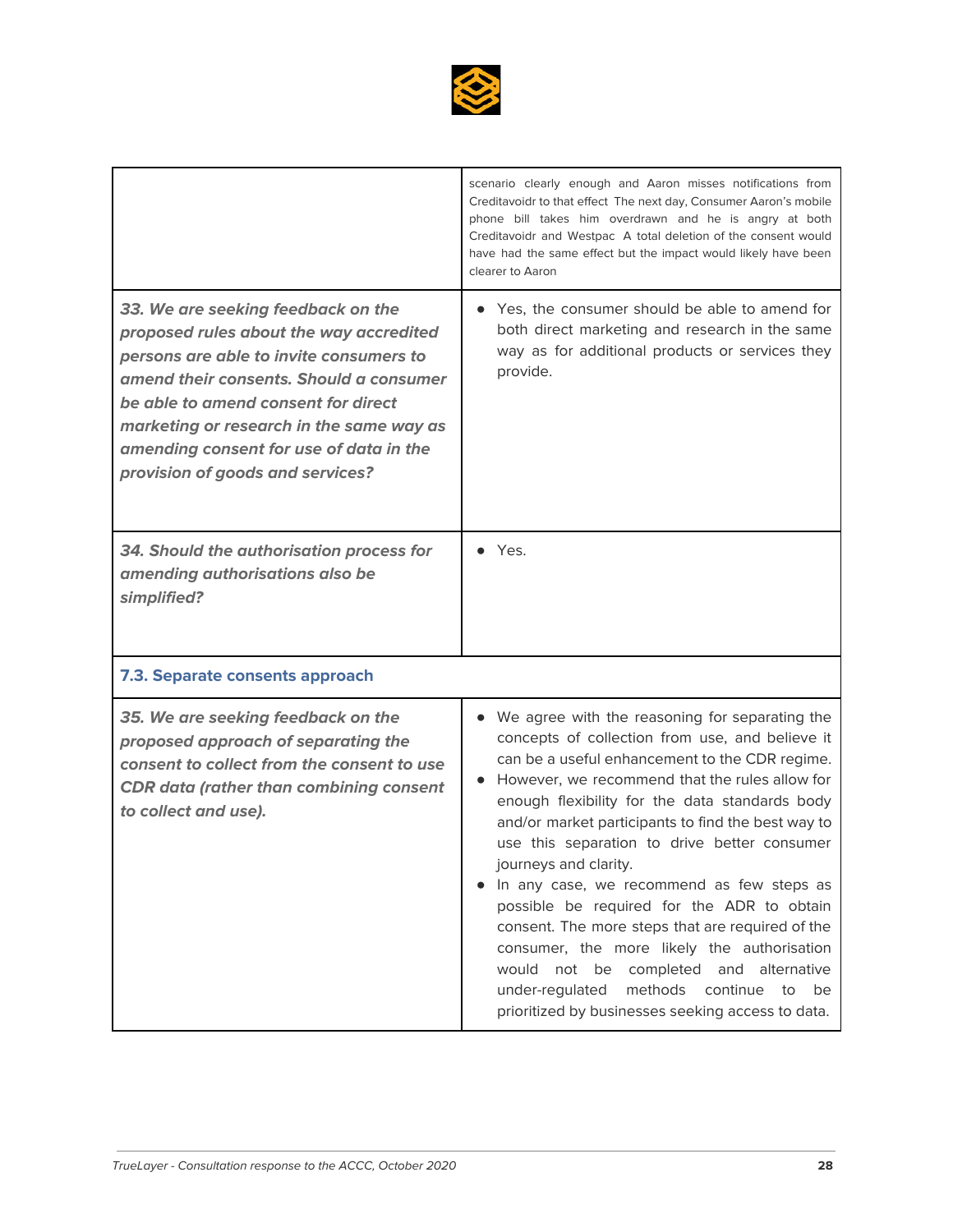

| 36. Should accredited persons be able to<br>offer disclosure consents only after an<br>original consent to collect and use is in<br>place (with the effect that combining a use<br>and collection consent with a disclosure<br>consent would be prohibited)? See also<br>the consultation questions in section 7.2 | $\bullet$ No.<br>• We believe it sh<br>consents as flexi<br>customer journey |
|--------------------------------------------------------------------------------------------------------------------------------------------------------------------------------------------------------------------------------------------------------------------------------------------------------------------|------------------------------------------------------------------------------|
| above.                                                                                                                                                                                                                                                                                                             |                                                                              |
|                                                                                                                                                                                                                                                                                                                    |                                                                              |

hould be possible to combine ibly as it fits the use case and customer journey.

# **7.4. A 'point in time' redundancy approach and the impact of withdrawing authorisation**

| 37. We are seeking feedback on the 'point<br>in time' redundancy approach.                                                                                                                                                 | • We are in favor of the point in time approach,<br>and providing ADRs with flexibility of using<br>differing approaches.<br>The examples in the consultation paper make<br>sense.                                                                                                                                                        |  |
|----------------------------------------------------------------------------------------------------------------------------------------------------------------------------------------------------------------------------|-------------------------------------------------------------------------------------------------------------------------------------------------------------------------------------------------------------------------------------------------------------------------------------------------------------------------------------------|--|
| 38. We are seeking feedback on the<br>proposed approach where a consumer<br>withdrawing their authorisation for a data<br>holder to disclose their CDR data results in<br>removal of the ADR's consent to collect<br>only. | We agree with the proposed approach of<br>allowing an ADR to continue using data that was<br>collected under a valid consent to collect in the<br>past.<br>For instance, a consumer may not wish to share<br>any further data with a particular budgeting app,<br>but continue to access reports on their past<br>spending.               |  |
| 39. We are seeking feedback on the<br>collection consent expiry notification and<br>permissible delivery methods.                                                                                                          |                                                                                                                                                                                                                                                                                                                                           |  |
| 7.5. Improving consumer experience in data holder dashboards                                                                                                                                                               |                                                                                                                                                                                                                                                                                                                                           |  |
| 40. We welcome any comment on the<br>proposed rules to improve consumer<br>experience in data holder dashboards.                                                                                                           | The proposed enhancements are sensible and<br>will help customer understanding of what their<br>data is used for, and by whom.<br>The use of metadata and display thereof in ADH<br>consumer dashboards would also be valuable in<br>the context of an Agency-based Affiliate model,<br>since it would allow for both the Sponsor and the |  |